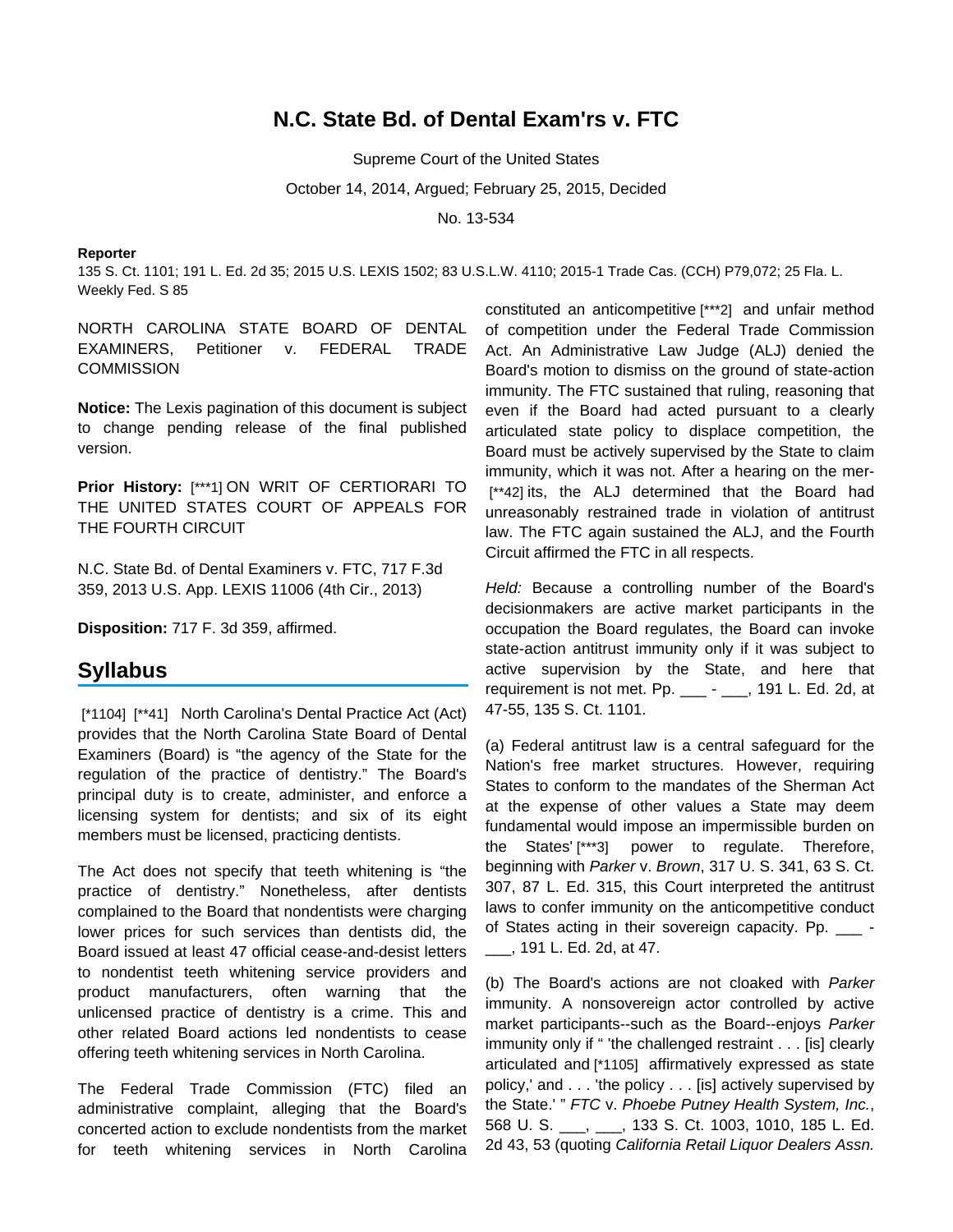v. Midcal Aluminum, Inc., 445 U. S. 97, 105, 100 S. Ct. 937, 63 L. Ed. 2d 233). Here, the Board did not receive active supervision of its anticompetitive conduct. Pp. \_\_\_\_\_\_\_\_\_\_\_, 191 L. Ed. 2d, at 47-54.

(1) An entity may not invoke Parker immunity unless its actions are an exercise of the State's sovereign power. See Columbia v. Omni Outdoor Advertising, Inc., 499 U. S. 365, 374, 111 S. Ct. 1344, 113 L. Ed. 2d 382. Thus, where a State delegates control over a market to a nonsovereign actor the Sherman Act confers immunity only if the State accepts political accountability for the anticompetitive conduct it permits and controls. Limits on state-action immunity are most essential when a State seeks to delegate its regulatory power to active market participants, for dual allegiances are not always apparent to an actor and prohibitions against anticompetitive [\*\*\*4] self-regulation by active market participants are an axiom of federal antitrust policy. Accordingly, Parker immunity requires that the anticompetitive conduct of nonsovereign actors, especially those authorized by the State to regulate their own profession, result from procedures that suffice to make it the State's own. Midcal's two-part test provides a proper analytical framework to resolve the ultimate question whether an anticompetitive policy is indeed the policy of a State. The first requirement--clear articulation--rarely will achieve that goal by itself, for entities purporting to act under state authority might diverge from the State's considered definition of the public good and engage in private self-dealing. The second Midcal requirement--active supervision--seeks to avoid this harm by requiring the State to review and approve interstitial policies made by [\*\*43] the entity claiming immunity. Pp. \_\_\_ - \_\_\_, 191 L. Ed. 2d, at 48- 50.

(2) There are instances in which an actor can be excused from *Midcal's* active supervision requirement. Municipalities, which are electorally accountable, have general regulatory powers, and have no private pricefixing agenda, are subject exclusively to the clear articulation [\*\*\*5] requirement. See Hallie v. Eau Claire, 471 U. S. 34, 35, 105 S. Ct. 1713, 85 L. Ed. 2d 24. That Hallie excused municipalities from Midcal's supervision rule for these reasons, however, all but confirms the rule's applicability to actors controlled by active market participants. Further, in light of Omni's holding that an otherwise immune entity will not lose immunity based on ad hoc and ex post questioning of its motives for making particular decisions, 499 U. S., at 374, 111 S. Ct. 1344, 113 L. Ed. 2d 382, it is all the more necessary to ensure the conditions for granting immunity are met in the first

place, see FTC v. Ticor Title Ins. Co., 504 U. S. 621, 633, 112 S. Ct. 2169, 119 L. Ed. 2d 410, and Phoebe Putney, supra, at \_\_\_, 133 S. Ct. 1003, 185 L. Ed. 2d 43. The clear lesson of precedent is that Midcal's active supervision test is an essential prerequisite of Parker immunity for any nonsovereign entity--public or private- controlled by active market participants. Pp.  $\frac{1}{\sqrt{2}}$  -  $\frac{1}{\sqrt{2}}$ , 191 L. Ed. 2d, at 50-52.

(3) The Board's argument that entities designated by the States as agencies are exempt from Midcal's second requirement cannot be reconciled with the Court's repeated conclusion that the need for supervision turns not on the formal designation given by States to regulators but on the risk that active market participants will pursue private interests in restraining trade. State agencies controlled by active market participants pose the very risk of self-dealing Midcal's supervision [\*\*\*6] [\*1106] requirement was created to address. See Goldfarb v. Virginia State Bar, 421 U. S. 773, 791, 95 S. Ct. 2004, 44 L. Ed. 2d 572. This conclusion does not question the good faith of state officers but rather is an assessment of the structural risk of market participants' confusing their own interests with the State's policy goals. While Hallie stated "it is likely that active state supervision would also not be required" for agencies, 471 U. S., at 46, n. 10, 105 S. Ct. 1713, 85 L. Ed. 2d 24, the entity there was more like prototypical state agencies, not specialized boards dominated by active market participants. The latter are similar to private trade associations vested by States with regulatory authority, which must satisfy Midcal's active supervision standard. 445 U. S., at 105-106, 100 S. Ct. 937, 63 L. Ed. 2d 233. The similarities between agencies controlled by active market participants and such associations are not eliminated simply because the former are given a formal designation by the State, vested with a measure of government power, and required to follow some procedural rules. See Hallie, supra, at 39, 105 S. Ct. 1713, 85 L. Ed. 2d 24. When a State empowers a group of active market participants to decide who can participate in its market, and on what terms, the need for supervision is manifest. Thus, the Court holds today that a state board on which a controlling number of decisionmakers are active market [\*\*\*7] participants in the occupation the board regulates must satisfy Midcal's active supervision requirement in order to invoke state-action anti- [\*\*44] trust immunity. Pp. \_\_\_ - \_\_\_, 191 L. Ed. 2d, at 52-53.

(4) The State argues that allowing this FTC order to stand will discourage dedicated citizens from serving on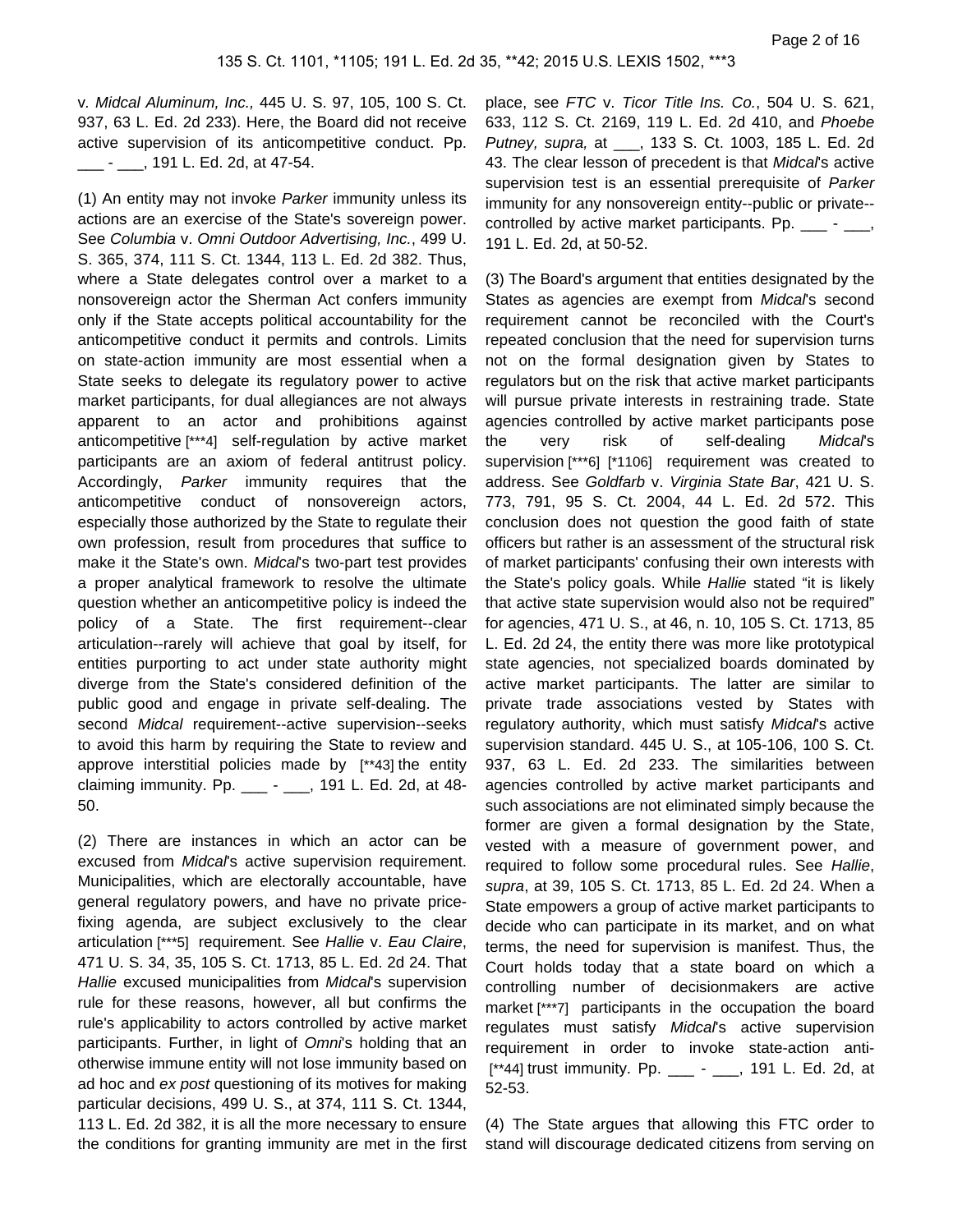state agencies that regulate their own occupation. But this holding is not inconsistent with the idea that those who pursue a calling must embrace ethical standards that derive from a duty separate from the dictates of the State. Further, this case does not offer occasion to address the question whether agency officials, including board members, may, under some circumstances, enjoy immunity from damages liability. Of course, States may provide for the defense and indemnification of agency members in the event of litigation, and they can also ensure Parker immunity is available by adopting clear policies to displace competition and providing active supervision. Arguments against the wisdom of applying the antitrust laws to professional regulation absent compliance with the prerequisites for invoking Parker immunity must be rejected, see Patrick v. Burget, 486 U. S. 94, 105-106, 108 S. Ct. 1658, 100 L. Ed. 2d 83, particularly in light of the risks licensing boards dominated by market participants [\*\*\*8] may pose to the free market. Pp. \_\_\_ - \_\_\_, 191 L. Ed. 2d, at 53-54.

(5) The Board does not contend in this Court that its anticompetitive conduct was actively supervised by the State or that it should receive Parker immunity on that basis. The Act delegates control over the practice of dentistry to the Board, but says nothing about teeth whitening. In acting to expel the dentists' competitors from the market, the Board relied on cease-and-desist letters threatening criminal liability, instead of other powers at its disposal that would have invoked oversight by a politically accountable official. Whether or not the Board exceeded its powers under North Carolina law, there is no evidence of any decision by the State to initiate or concur with the Board's actions against the nondentists. P. \_\_\_, 191 L. Ed. 2d, at 54.

(c) Here, where there are no specific supervisory systems to be reviewed, it suffices to note that the inquiry regarding active supervision is flexible and context-dependent. The question is whether the State's review mechanisms provide "realistic assurance" that a nonsovereign actor's [\*1107] anticompetitive conduct "promotes state policy, rather than merely the party's individual interests." Patrick, 486 U. S., 100-101, 108 S. Ct. 1658, 100 L. Ed. 2d 83. The Court has identified only a few [\*\*\*9] constant requirements of active supervision: The supervisor must review the substance of the anticompetitive decision, see id., at 102-103, 108 S. Ct. 1658, 100 L. Ed. 2d 83; the supervisor must have the power to veto or modify particular decisions to ensure they accord with state policy, see *ibid.*; and the "mere potential for state supervision is not an adequate substitute for a decision by the State," Ticor, supra, at 638, 112 S. Ct. 2169, 119 L. Ed. 2d 410. Further, the state supervisor may not itself be an active market participant. In general, however, the adequacy of supervision otherwise will depend on all the circumstances of a case. Pp.  $\frac{1}{2}$  -  $\frac{1}{2}$ , 191 L. Ed. 2d, at 55.

717 F. 3d 359, affirmed.

**Counsel: Hashim M. Mooppan** argued the cause for petitioner.

**Malcolm L. Stewart** argued the cause for respondent.

**Judges:** Kennedy, J., delivered the opinion of the Court, in which Roberts, C. J., and Ginsburg, Breyer, Sotomayor, and Kagan, JJ., joined. Alito, J., filed a dissenting opinion, in which Scalia and Thomas, JJ., ioined.

**Opinion by:** Kennedy

## **Opinion**

[\*\*45] Justice Kennedy delivered the opinion of the Court.

This case arises from an antitrust challenge to the actions of a state regulatory board. A majority of the board's members are engaged in the active practice of the profession it regulates. The question is whether the board's actions are protected from Sherman Act regulation under the doctrine of state-action antitrust immunity, as defined and applied in [\*\*\*10] this Court's decisions beginning with Parker v. Brown, 317 U. S. 341, 63 S. Ct. 307, 87 L. Ed. 315 (1943).

I

A

In its Dental Practice Act (Act), North Carolina has declared the practice of dentistry to be a matter of public concern requiring regulation. N. C. Gen. Stat. Ann. §90- 22(a) (2013). Under the Act, the North Carolina State Board of Dental Examiners (Board) is "the agency of the State for the regulation of the practice of dentistry." §90- 22(b).

The Board's principal duty is to create, administer, and enforce a licensing system for dentists. See §§90-29 to 90-41. To perform that function it has broad authority over licensees. See §90-41. The Board's authority with respect to unlicensed persons, however, is more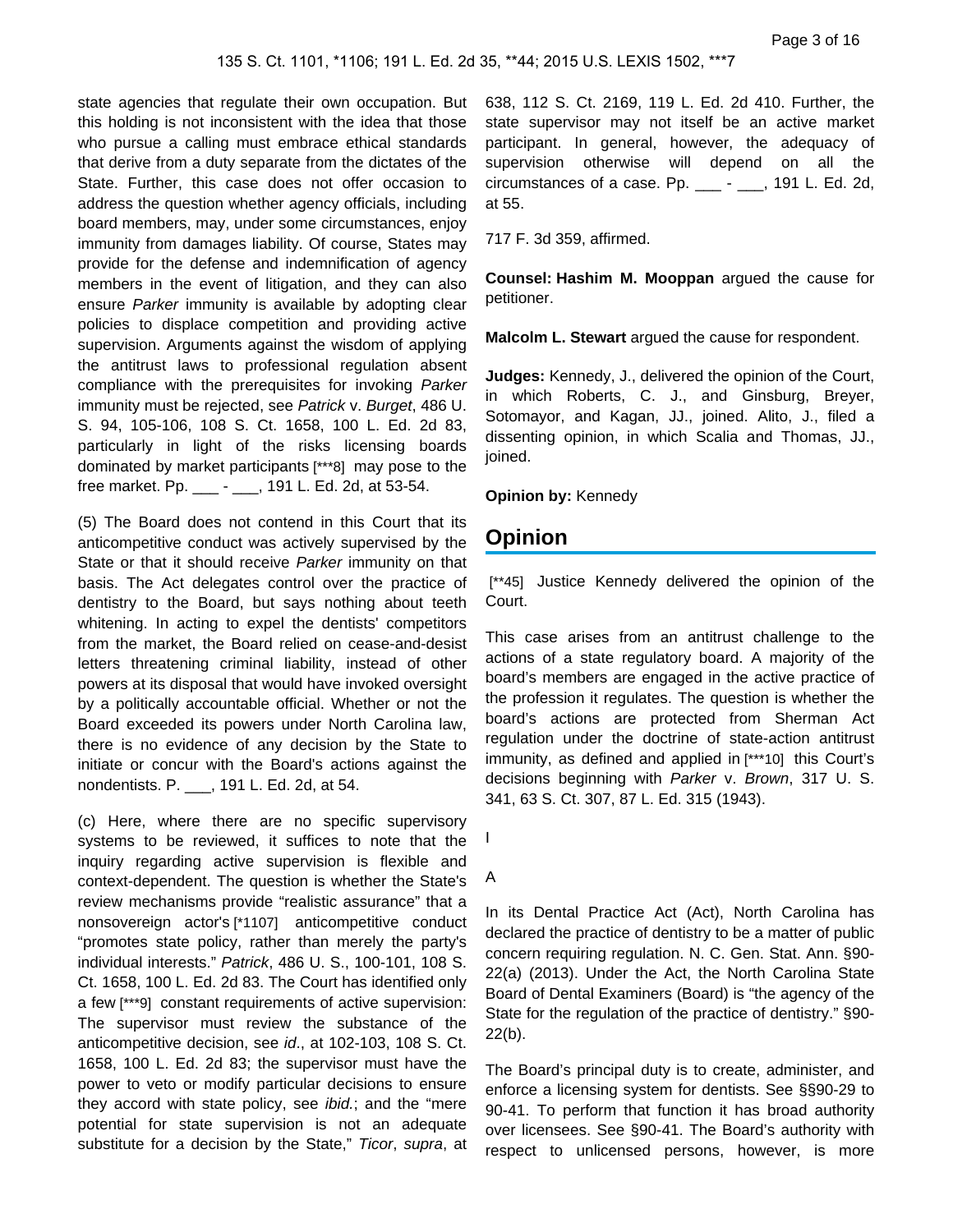restricted: like "any resident citizen," the Board may file suit to "perpetually enjoin any person from . . . unlawfully practicing dentistry." §90-40.1.

[\*1108] The Act provides that six of the Board's eight members must be licensed dentists engaged in the active practice of dentistry. §90-22. They are elected by other licensed dentists in North Carolina, who cast their ballots in elections conducted by the Board. Ibid. The seventh member must be a licensed and practicing dental hygienist, and he or she is elected by other licensed hygienists. Ibid. The final member is referred to by the Act as a "consumer" and is appointed [\*\*\*11] by the Governor. Ibid. All members serve 3-year terms, and no person may serve more than two consecutive terms. Ibid. The Act does not create any mechanism for the removal of an elected member of the Board by a public official. See ibid.

Board members swear an oath of office, §138A-22(a), and the Board must comply with the State's Administrative Procedure Act, §150B-1 et seq., Public Records Act, §132-1 et seq., and open-meetings law, §143-318.9 et seq. The Board may promulgate rules and regulations governing the practice of dentistry within the State, provided those mandates are not inconsistent with the Act and are approved by the North Carolina Rules Review Commission, whose members are appointed by the state legislature. See §§90-48, 143B-30.1, 150B-21.9(a).

### B

In the 1990's, dentists in North Carolina started whitening teeth. Many of those who did so, including 8 of the Board's 10 members during the period at issue in this case, earned substantial fees for that service. By 2003, nondentists arrived on the scene. They charged lower prices for their services than the dentists did. Dentists soon began to complain to the Board about their new competitors. Few complaints warned of possible harm to consumers. Most expressed [\*\*46] a principal concern with the low prices charged [\*\*\*12] by nondentists.

Responding to these filings, the Board opened an investigation into nondentist teeth whitening. A dentist member was placed in charge of the inquiry. Neither the Board's hygienist member nor its consumer member participated in this undertaking. The Board's chief operations officer remarked that the Board was "going forth to do battle" with nondentists. App. to Pet. for Cert. 103a. The Board's concern did not result in a formal rule or regulation reviewable by the independent Rules

Review Commission, even though the Act does not, by its terms, specify that teeth whitening is "the practice of dentistry."

Starting in 2006, the Board issued at least 47 ceaseand-desist letters on its official letterhead to nondentist teeth whitening service providers and product manufacturers. Many of those letters directed the recipient to cease "all activity constituting the practice of dentistry"; warned that the unlicensed practice of dentistry is a crime; and strongly implied (or expressly stated) that teeth whitening constitutes "the practice of dentistry." App. 13, 15. In early 2007, the Board persuaded the North Carolina Board of Cosmetic Art Examiners to warn cosmetologists against [\*\*\*13] providing teeth whitening services. Later that year, the Board sent letters to mall operators, stating that kiosk teeth whiteners were violating the Dental Practice Act and advising that the malls consider expelling violators from their premises.

These actions had the intended result. Nondentists ceased offering teeth whitening services in North Carolina.

C

In 2010, the Federal Trade Commission (FTC) filed an administrative complaint charging the Board with violating §5 of [\*1109] the Federal Trade Commission Act, 38 Stat. 719, as amended, 15 U. S. C. §45. The FTC alleged that the Board's concerted action to exclude nondentists from the market for teeth whitening services in North Carolina constituted an anticompetitive and unfair method of competition. The Board moved to dismiss, alleging state-action immunity. An Administrative Law Judge (ALJ) denied the motion. On appeal, the FTC sustained the ALJ's ruling. It reasoned that, even assuming the Board had acted pursuant to a clearly articulated state policy to displace competition, the Board is a "public/private hybrid" that must be actively supervised by the State to claim immunity. App. to Pet. for Cert. 49a. The FTC further concluded the Board could not make that showing. [\*\*\*14]

Following other proceedings not relevant here, the ALJ conducted a hearing on the merits and determined the Board had unreasonably restrained trade in violation of antitrust law. On appeal, the FTC again sustained the ALJ. The FTC rejected the Board's public safety justification, noting, *inter alia*, "a wealth of evidence . . . suggesting that non-dentist provided teeth whitening is a safe cosmetic procedure." Id., at 123a.

The FTC ordered the Board to stop sending the cease-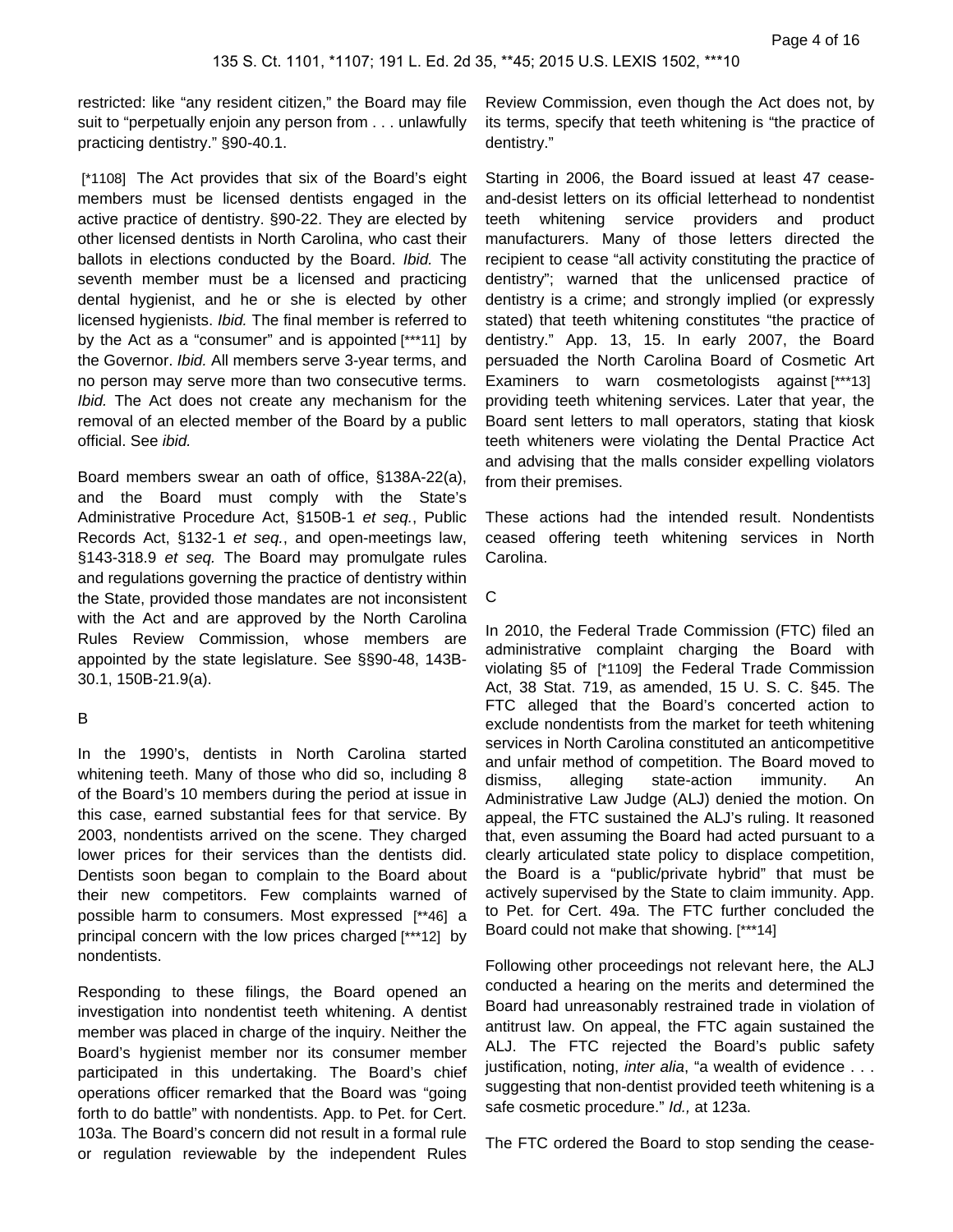and-desist letters or other communications that stated nondentists may not offer teeth whitening services and products. It further ordered the Board to issue notices to all earlier recipients of the Board's cease-and-desist orders advising them of the Board's proper sphere [\*\*47] of authority and saying, among other options, that the notice recipients had a right to seek declaratory rulings in state court.

On petition for review, the Court of Appeals for the Fourth Circuit affirmed the FTC in all respects. 717 F. 3d 359, 370 (2013). This Court granted certiorari. 571 U. S. \_\_\_, 134 S. Ct. 1491, 188 L. Ed. 2d 375 (2014).

### II

Federal antitrust law is a central safeguard for the Nation's free market structures. In this regard it is "as important to the preservation of economic freedom and our free-enterprise system [\*\*\*15] as the Bill of Rights is to the protection of our fundamental personal freedoms." United States v. Topco Associates, Inc., 405 U. S. 596, 610, 92 S. Ct. 1126, 31 L. Ed. 2d 515 (1972). The antitrust laws declare a considered and decisive prohibition by the Federal Government of cartels, price fixing, and other combinations or practices that undermine the free market.

The Sherman Act, 26 Stat. 209, as amended, 15 U. S. C. §1 et seq., serves to promote robust competition, which in turn empowers the States and provides their citizens with opportunities to pursue their own and the public's welfare. See FTC v. Ticor Title Ins. Co., 504 U. S. 621, 632, 112 S. Ct. 2169, 119 L. Ed. 2d 410 (1992). The States, however, when acting in their respective realm, need not adhere in all contexts to a model of unfettered competition. While "the States regulate their economies in many ways not inconsistent with the antitrust laws," id., at 635-636, 112 S. Ct. 2169, 119 L. Ed. 2d 410, in some spheres they impose restrictions on occupations, confer exclusive or shared rights to dominate a market, or otherwise limit competition to achieve public objectives. If every duly enacted state law or policy were required to conform to the mandates of the Sherman Act, thus promoting competition at the expense of other values a State may deem fundamental, federal antitrust law would impose an impermissible burden on the States' power to regulate. See Exxon Corp. v. Governor of Maryland, 437 U. S. 117, 133, 98 S. Ct. 2207, 57 L. Ed. 2d 91 (1978); see also Easterbrook, [\*1110] Antitrust and [\*\*\*16] the Economics of Federalism, 26 J. Law & Econ. 23, 24 (1983).

For these reasons, [1] the Court in Parker v. Brown interpreted the antitrust laws to confer immunity on anticompetitive conduct by the States when acting in their sovereign capacity. See 317 U. S., at 350-351, 63 S. Ct. 307, 87 L. Ed. 315 . That ruling recognized Congress' purpose to respect the federal balance and to "embody in the Sherman Act the federalism principle that the States possess a significant measure of sovereignty under our Constitution." Community Communications Co. v. Boulder, 455 U. S. 40, 53, 102 S. Ct. 835, 70 L. Ed. 2d 810 (1982). Since 1943, the Court has reaffirmed the importance of Parker's central holding. See, e.g., Ticor, supra, at 632-637, 112 S. Ct. 2169, 119 L. Ed. 2d 410; Hoover v. Ronwin, 466 U. S. 558, 568, 104 S. Ct. 1989, 80 L. Ed. 2d 590 (1984); Lafayette v. Louisiana Power & Light Co., 435 U. S. 389, 394-400, 98 S. Ct. 1123, 55 L. Ed. 2d 364 (1978).

### III

In this case the Board argues its members were invested by North Carolina with the power of the State and that, as a result, the Board's [\*\*48] actions are cloaked with Parker immunity. This argument fails, however. [2] A nonsovereign actor controlled by active market participants  $-$  such as the Board  $-$  enjoys Parker immunity only if it satisfies two requirements: "first that 'the challenged restraint . . . be one clearly articulated and affirmatively expressed as state policy,' and second that 'the policy . . . be actively supervised by the State.'" FTC v. Phoebe Putney Health System, Inc., 568 U. S. \_\_\_, \_\_\_, 133 S. Ct. 1003, 1010, 185 L. Ed. 2d 43, 53 (2013) (quoting California Retail Liquor Dealers Assn. v. Midcal Aluminum, Inc., 445 U. S. 97, 105, 100 S. Ct. 937, 63 L. Ed. 2d 233 (1980)). The parties have assumed that the clear articulation requirement is satisfied, and we do the same. [\*\*\*17] While North Carolina prohibits the unauthorized practice of dentistry, however, its Act is silent on whether that broad prohibition covers teeth whitening. Here, the Board did not receive active super-vision by the State when it interpreted the Act as ad-dressing teeth whitening and when it enforced that policy by issuing cease-and-desist letters to nondentist teeth whiteners.

## A

[3] Although state-action immunity exists to avoid conflicts between state sovereignty and the Nation's commitment to a policy of robust competition, Parker immunity is not unbounded. "[G]iven the fundamental national values of free enterprise and economic competition that are embodied in the federal antitrust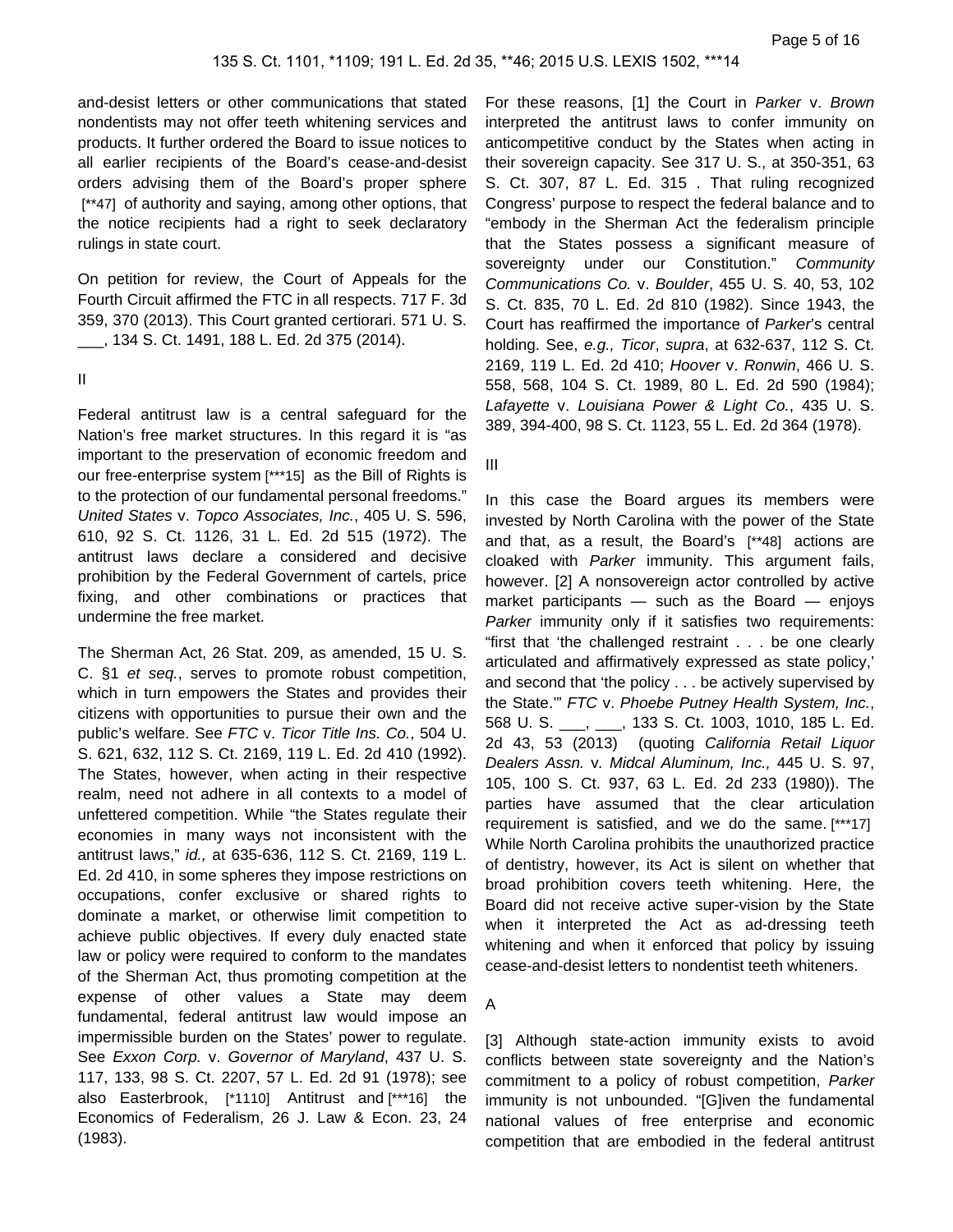laws, 'state action immunity is disfavored, much as are repeals by implication." Phoebe Putney, supra, at \_\_\_, 133 S. Ct. 1003, 1010, 185 L. Ed. 2d 43, 53 ) (quoting Ticor, supra, at 636, 112 S. Ct. 2169, 119 L. Ed. 2d 410).

[4] An entity may not invoke Parker immunity unless the actions in question are an exercise of the State's sovereign power. See Columbia v. Omni Outdoor Advertising, Inc., 499 U. S. 365, 374, 111 S. Ct. 1344, 113 L. Ed. 2d 382 (1991). State legislation and "decision[s] of a state supreme court, acting legislatively rather than judicially," will satisfy this standard, and "ipso facto are exempt from the operation of the antitrust laws" because they are an undoubted exercise of state sovereign authority. Hoover, supra, at 567-568, 104 S. Ct. 1989, 80 L. Ed. 2d 590.

But [5] while the [\*\*\*18] Sherman Act confers immunity on the States' own anticompetitive policies out of respect for federalism, it does not always confer immunity where, as here, a State delegates control over a market to a non-sovereign actor. See Parker, supra, at 351, 63 S. Ct. 307, 87 L. Ed. 315 [\*1111] ("[A] state does not give immunity to those who violate the Sherman Act by authorizing them to violate it, or by declaring that their action is lawful"). For purposes of Parker, a nonsovereign actor is one whose conduct does not automatically qualify as that of the sovereign State itself. See Hoover, supra, at 567-568, 104 S. Ct. 1989, 80 L. Ed. 2d 590 . State agencies are not simply by their governmental character sovereign actors for purposes of state-action immunity. See Goldfarb v. Virginia State Bar, 421 U. S. 773, 791, 95 S. Ct. 2004, 44 L. Ed. 2d 572 (1975) ("The fact that the State Bar is a state agency for some limited purposes does not create an antitrust shield that allows it to foster anticompetitive practices for the benefit of its members"). Immunity for state agencies, therefore, requires more than a mere facade of state involvement, for it is necessary in light of Parker's rationale to ensure [\*\*49] the States accept political accountability for anticompetitive conduct they permit and control. See Ticor, 504 U. S., at 636, 112 S. Ct. 2169, 119 L. Ed. 2d 410.

[6] Limits on state-action immunity are most essential when the State seeks to delegate [\*\*\*19] its regulatory power to active market participants, for established ethical standards may blend with private anticompetitive motives in a way difficult even for market participants to discern. Dual allegiances are not always apparent to an actor. In consequence, active market participants cannot be allowed to regulate their own markets free

from antitrust account-ability. See Midcal, supra, at 106, 100 S. Ct. 937, 63 L. Ed. 2d 233 ("The national policy in favor of competition cannot be thwarted by casting [a] gauzy cloak of state involvement over what is essentially a private price-fixing arrangement"). Indeed, prohibitions against anticompetitive self-regulation by active market participants are an axiom of federal antitrust policy. See, e.g., Allied Tube & Conduit Corp. v. Indian Head, Inc., 486 U. S. 492, 501, 108 S. Ct. 1931, 100 L. Ed. 2d 497 (1988); Hoover, supra, at 584, 104 S. Ct. 1989, 80 L. Ed. 2d 590 (Stevens, J., dissenting) ("The risk that private regulation of market entry, prices, or output may be designed to confer monopoly profits on members of an industry at the expense of the consuming public has been the central concern of . . . our antitrust jurisprudence"); see also Elhauge, The Scope of Antitrust Process, 104 Harv. L. Rev. 667, 672 (1991). So it follows that, under Parkerand the Supremacy Clause, the States' greater power to attain an end does not include the lesser power to negate the congressional judgment [\*\*\*20] embodied in the Sherman Act through unsupervised delegations to active market participants. See Garland, Antitrust and State Action: Economic Efficiency and the Political Process, 96 Yale L. J. 486, 500 (1986).

[7] Parker immunity requires that the anticompetitive conduct of nonsovereign actors, especially those authorized by the State to regulate their own profession, result from procedures that suffice to make it the State's own. See Goldfarb, supra, at 790, 95 S. Ct. 2004, 44 L. Ed. 2d 572; see also 1A P. Areeda & H. Hovencamp, Antitrust Law ¶226, p. 180 (4th ed. 2013) (Areeda & Hovencamp). The question is not whether the challenged conduct is efficient, well-functioning, or wise. See Ticor, supra, at 634-635, 112 S. Ct. 2169, 119 L. Ed. 2d 410. Rather, it is "whether anticompetitive conduct engaged in by [nonsovereign actors] should be deemed state action and thus shielded from the antitrust laws." Patrick v. Burget, 486 U. S. 94, 100, 108 S. Ct. 1658, 100 L. Ed. 2d 83 (1988).

To answer this question, the Court applies the two-part test set forth in California Retail Liquor Dealers Assn. v. Midcal Aluminum, Inc., 445 U. S. 97, 100 S. Ct. 937, 63 L. Ed. 2d 233, a case arising from California's delegation of price-fixing authority [\*1112] to wine merchants. Under Midcal, [8] "[a] state law or regulatory scheme cannot be the basis for antitrust immunity unless, first, the State has articulated a clear policy to allow the anticompetitive conduct, and second, the State provides active supervision of [the] [\*\*\*21] anticompetitive conduct." Ticor, supra, at 631, 112 S. Ct.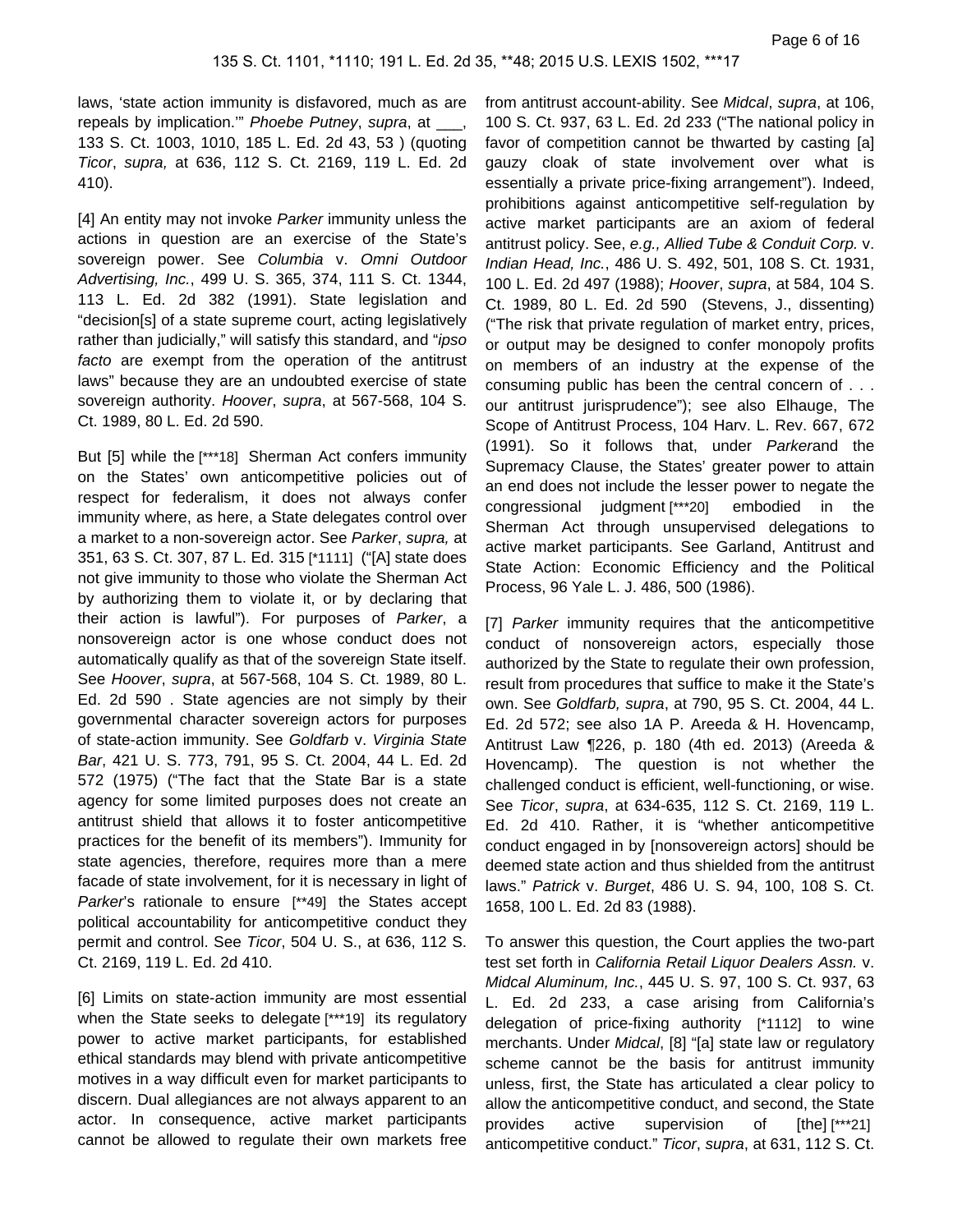2169, 119 L. Ed. 2d 410 (citing Midcal, supra, at 105, 100 S. Ct. 937, 63 L. Ed. 2d 233.

[\*\*50] [9] Midcal's clear articulation requirement is satisfied "where the displacement of competition [is] the inherent, logical, or ordinary result of the exercise of authority delegated by the state legislature. In that scenario, the State must have foreseen and implicitly endorsed the anticompetitive effects as consistent with its policy goals." Phoebe Putney, 568 U. S., at \_\_\_, 133 S. Ct. 1003, 185 L. Ed. 2d 43, 56 ). The active supervision requirement demands, *inter alia*, "that state officials have and exercise power to review particular anticompetitive acts of private parties and disapprove those that fail to accord with state policy." Patrick, supra, U. S., at 101, 108 S. Ct. 1658, 100 L. Ed. 2d 83.

[10] The two requirements set forth in Midcal provide a proper analytical framework to resolve the ultimate question whether an anticompetitive policy is indeed the policy of a State. The first requirement — clear articulation — rarely will achieve that goal by itself, for a policy may satisfy this test yet still be defined at so high a level of generality as to leave open critical questions about how and to what extent the market should be regulated. See Ticor, supra, at 636-637, 112 S. Ct. 2169, 119 L. Ed. 2d 410. Entities purporting to act under state authority might diverge from the State's considered definition [\*\*\*22] of the public good. The resulting asymmetry between a state policy and its implementation can invite private self-dealing. The second Midcal requirement - active supervision seeks to avoid this harm by requiring the State to review and approve interstitial policies made by the entity claiming immunity.

[11] Midcal's supervision rule "stems from the recognition that '[w]here a private party is engaging in anticompetitive activity, there is a real danger that he is acting to further his own interests, rather than the governmental interests of the State.'" Patrick, supra, at 100, 108 S. Ct. 1658, 100 L. Ed. 2d 83. Concern about the private incentives of active market participants animates Midcal's supervision mandate, which demands "realistic assurance that a private party's anticompetitive conduct promotes state policy, rather than merely the party's individual interests." Patrick, supra, at 101, 108 S. Ct. 1658, 100 L. Ed. 2d 83.

## B

[12] In determining whether anticompetitive policies and conduct are indeed the action of a State in its sovereign capacity, there are instances in which an actor can be

excused from Midcal's active supervision requirement. In Hallie v. Eau Claire, 471 U. S. 34, 45, 105 S. Ct. 1713, 85 L. Ed. 2d 24 (1985), the Court held municipalities are subject exclusively to Midcal's "clear articulation'" requirement. That rule, the Court observed, is [\*\*\*23] consistent with the objective of ensuring that the policy at issue be one enacted by the State itself. Hallie explained that "[w]here the actor is a municipality, there is little or no danger that it is involved in a private price-fixing arrangement. The only real danger is that it will seek to further purely parochial public interests at the expense of more overriding state goals." 471 U. S., at 47, 105 S. Ct. 1713, 85 L. Ed. 2d 24. Hallie further observed that municipalities are electorally accountable and lack the kind of private incentives characteristic of active participants in the market. See id., at 45, n. 9, 105 S. Ct. 1713, 85 L. Ed. 2d 24. Critically, the municipality in Hallie exercised a wide range of governmental [\*1113] powers [\*\*51] across different economic spheres, substantially reducing the risk that it would pursue private interests while regulating any single field. See *ibid.* That Hallie excused municipalities from Midcal's supervision rule for these reasons all but confirms the rule's applicability to actors controlled by active market participants, who ordinarily have none of the features justifying the narrow exception Hallie identified. See 471 U. S., at 45, 105 S. Ct. 1713, 85 L. Ed. 2d 24.

Following Goldfarb, Midcal, and Hallie, which clarified the conditions under which Parker immunity attaches to the conduct of a nonsovereign [\*\*\*24] actor, the Court in Columbia v. Omni Outdoor Advertising, Inc., 499 U. S. 365, 111 S. Ct. 1344, 113 L. Ed. 2d 382, addressed whether an otherwise immune entity could lose immunity for conspiring with private parties. In Omni, an aspiring billboard merchant argued that the city of Columbia, South Carolina, had violated the Sherman Act—and forfeited its Parker immunity—by anticompetitively conspiring with an established local company in passing an ordinance restricting new billboard construction. 499 U. S., at 367-368, 111 S. Ct. 1344, 113 L. Ed. 2d 382. The Court disagreed, holding [13] there is no "conspiracy exception" to Parker. Omni, supra, at 374, 111 S. Ct. 1344, 113 L. Ed. 2d 382.

Omni, like the cases before it, recognized the importance of drawing a line "relevant to the purposes of the Sherman Act and of Parker: prohibiting the restriction of competition for private gain but permitting the restriction of competition in the public interest." 499 U. S., at 378, 111 S. Ct. 1344, 113 L. Ed. 2d 382. In the context of a municipal actor which, as in Hallie,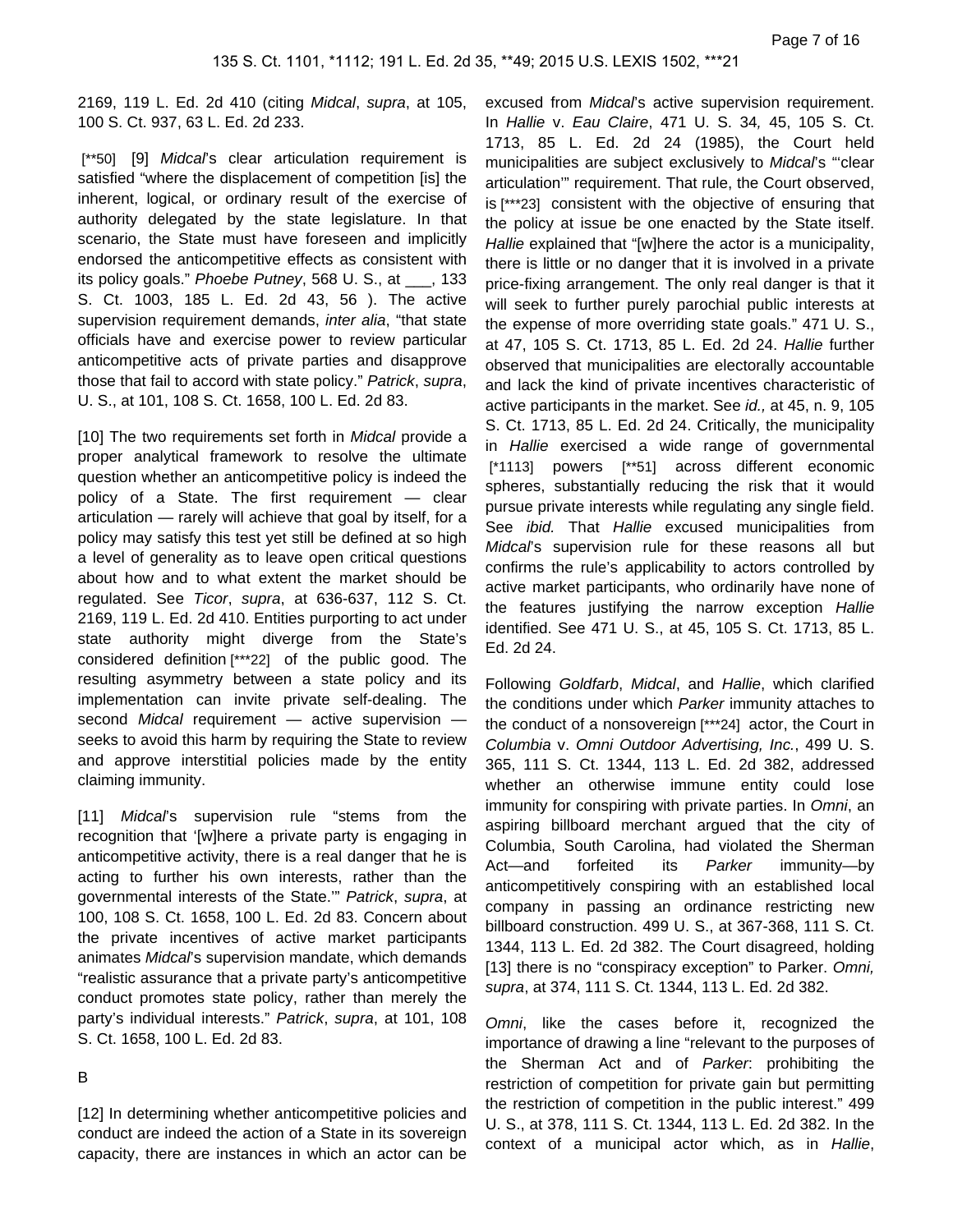exercised substantial governmental powers, Omni rejected a conspiracy exception for "corruption" as vague and unworkable, since "virtually all regulation benefits some segments of the society and harms others" and may in that sense be seen as "'corrupt.'" 499 U. S., at 377, 111 S. Ct. 1344, 113 L. Ed. 2d 382. Omni also rejected subjective tests for corruption that would force a "deconstruction of the governmental process and probing of the official [\*\*\*25] 'intent' that we have consistently sought to avoid." Ibid. Thus, whereas the cases preceding it addressed the preconditions of Parker immunity and engaged in an objective, ex ante inquiry into nonsovereign actors' structure and incentives, Omni made clear that [14] recipients of immunity will not lose it on the basis of ad hoc and ex post questioning of their motives for making particular decisions.

Omni's holding makes it all the more necessary to ensure the conditions for granting immunity are met in the first place. The Court's two state-action immunity cases decided after Omni reinforce this point. In Ticor the Court affirmed that [15] Midcal's limits on delegation must ensure that "[a]ctual state involvement, not deference to private price-fixing arrangements under the general auspices of state law, is the precondition for immunity from federal law." 504 U. S., at 633, 112 S. Ct. 2169, 119 L. Ed. 2d 410. And in Phoebe Putney the Court observed that Midcal's active supervision requirement, in particular, is an essential condition of state-action immunity when a nonsovereign actor has "an incentive to pursue [its] own self-interest under the guise of implementing state policies." 568 U. S., at \_\_\_, 133 S. Ct. 1003, 1011, 185 L. Ed. 2d 43, 54 ) (quoting Hallie, supra, at 46-47, 105 [\*\*52] S. Ct. 1713, 85 L. Ed. 2d 24). The lesson is clear: Midcal's active supervision [\*\*\*26] test is an essential prerequisite of Parker immunity for any nonsovereign entity — public or private — controlled by active market participants.

## C

The Board argues entities designated by the States as agencies are exempt from Midcal's second requirement. [\*1114] That premise, however, cannot be reconciled with the Court's repeated conclusion that the need for supervision turns not on the formal designation given by States to regulators but on the risk that active market participants will pursue private interests in restraining trade.

State agencies controlled by active market participants, who possess singularly strong private interests, pose the very risk of self-dealing Midcal's supervision requirement was created to address. See Areeda & Hovencamp ¶227, at 226. This conclusion does not question the good faith of state officers but rather is an assessment of the structural risk of market participants' confusing their own interests with the State's policy goals. See Patrick, 486 U. S., at 100-101, 108 S. Ct. 1658, 100 L. Ed. 2d 83.

The Court applied this reasoning to a state agency in Goldfarb. There the Court denied immunity to a state agency (the Virginia State Bar) controlled by market participants (lawyers) because the agency had "joined in what is essentially [\*\*\*27] a private anticompetitive activity" for "the benefit of its members." 421 U. S., at 791, 792, 95 S. Ct. 2004, 44 L. Ed. 2d 572. This emphasis on the Bar's private interests explains why Goldfarb, though it predates Midcal, considered the lack of supervision by the Virginia Supreme Court to be a principal reason for denying immunity. See 421 U. S., at 791, 95 S. Ct. 2004, 44 L. Ed. 2d 572; see also Hoover, 466 U. S., at 569, 104 S. Ct. 1989, 80 L. Ed. 2d 590 (emphasizing lack of active supervision in Goldfarb); Bates v. State Bar of Ariz., 433 U. S. 350, 361-362, 97 S. Ct. 2691, 53 L. Ed. 2d 810 (1977) (granting the Arizona Bar state-action immunity partly because its "rules are subject to pointed re-examination by the policymaker").

While Hallie stated "it is likely that active state supervision would also not be required" for agencies, 471 U. S., at 46, n. 10, 105 S. Ct. 1713, 85 L. Ed. 2d 24, the entity there, as was later the case in Omni, was an electorally accountable municipality with general regulatory powers and no private price-fixing agenda. In that and other respects the municipality was more like prototypical state agencies, not specialized boards dominated by active market participants. In important regards, agencies controlled by market participants are more similar to private trade associations vested by States with regulatory authority than to the agencies Hallieconsidered. And as the Court observed three years after Hallie, "[t]here is no doubt that the members of such associations [\*\*\*28] often have economic incentives to restrain competition and that the product standards set by such associations have a serious potential for anticompetitive harm." Allied Tube, 486 U. S., at 500, 108 S. Ct. 1931, 100 L. Ed. 2d 497 . For that reason, [16] those associations must satisfy Midcal's active supervision standard. See Midcal, 445 U. S., at 105-106, 100 S. Ct. 937, 63 L. Ed. 2d 233.

[17] The similarities between agencies controlled by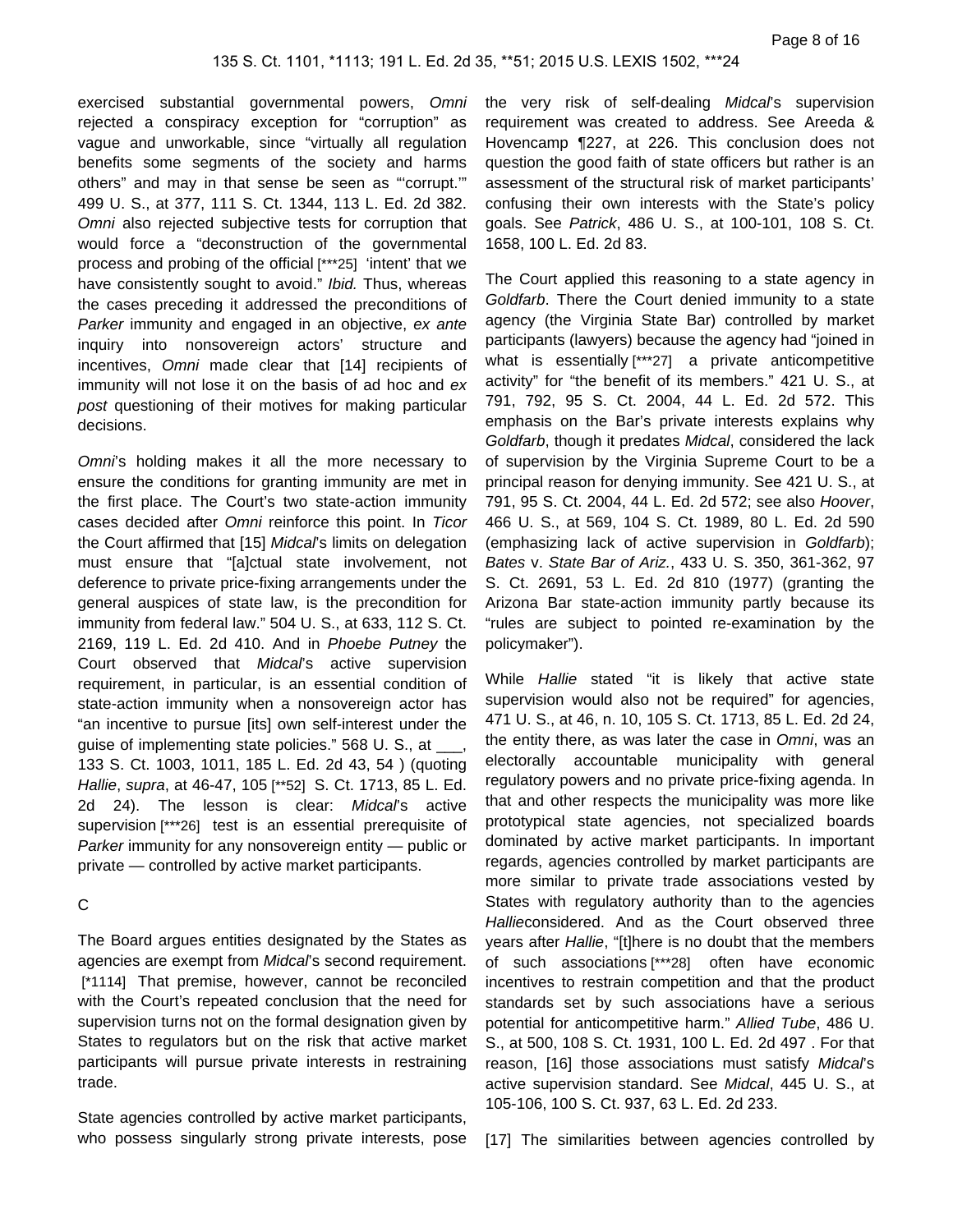active market participants and private trade associations [\*\*53] are not eliminated simply because the former are given a formal designation by the State, vested with a measure of government power, and required to follow some procedural rules. See Hallie, supra, at 39, 105 S. Ct. 1713, 85 L. Ed. 2d 24 (rejecting "purely formalistic" analysis). Parker immunity does not derive from nomenclature alone. When a State empowers a group of active market participants to decide who can participate in its market, and on what terms, the need for supervision is manifest. See Areeda & Hovencamp ¶227, at 226. The Court holds today that a state board on which a controlling number of decisionmakers are active market participants in the occupation the board regulates must satisfy Midcal's active supervision requirement in order to invoke state-action antitrust immunity.

## [\*1115] D

The State argues that allowing this FTC order to stand will discourage dedicated [\*\*\*29] citizens from serving on state agencies that regulate their own occupation. If this were so — and, for reasons to be noted, it need not be so — there would be some cause for concern. The States have a sovereign interest in structuring their governments, see Gregory v. Ashcroft, 501 U. S. 452, 460, 111 S. Ct. 2395, 115 L. Ed. 2d 410 (1991), and may conclude there are substantial benefits to staffing their agencies with experts in complex and technical subjects, see Southern Motor Carriers Rate Conference, Inc. v. United States, 471 U. S. 48, 64, 105 S. Ct. 1721, 85 L. Ed. 2d 36 (1985). There is, moreover, a long tradition of citizens esteemed by their professional colleagues devoting time, energy, and talent to enhancing the dignity of their calling.

Adherence to the idea that those who pursue a calling must embrace ethical standards that derive from a duty separate from the dictates of the State reaches back at least to the Hippocratic Oath. See generally S. Miles, The Hippocratic Oath and the Ethics of Medicine (2004). In the United States, there is a strong tradition of professional self-regulation, particularly with respect to the development of ethical rules. See generally R. Rotunda & J. Dzienkowski, Legal Ethics: The Lawyer's Deskbook on Professional Responsibility (2014); R. Baker, Before Bioethics: A History of American Medical Ethics From the Colonial Period to the Bioethics [\*\*\*30] Revolution (2013). Dentists are no exception. The American Dental Association, for example, in an exercise of "the privilege and obligation of selfgovernment," has "call[ed] upon dentists to follow high

ethical standards," including "honesty, compassion, kindness, integrity, fairness and charity." American Dental Association, Principles of Ethics and Code of Professional Conduct 3-4 (2012). State laws and institutions are sustained by this tradition when they draw upon the expertise and commitment of professionals.

Today's holding is not inconsistent with that idea. The Board argues, however, that the potential for money damages will discourage members of regulated occupations from participating in state government. Cf. Filarsky v. Delia, 566 U. S. \_\_\_, \_\_\_, 132 S. Ct. 1657, 1666, 182 L. Ed. 2d 662, 672 (2012) ) (warning in the context of civil rights suits that the "the most talented candidates will decline public engagements if they do not receive the same immunity enjoyed by their public employee counterparts"). But this case, which does not present a claim for money damages, does not offer occasion [\*\*54] to address the question whether agency officials, including board members, may, under some circumstances, enjoy immunity from damages liability. See Goldfarb, 421 U. S., at 792, n. 22, 95 S. Ct. 2004, 44 L. Ed. 2d 572; see also Brief for Respondent [\*\*\*31] 56. And, of course, the States may provide for the defense and indemnification of agency members in the event of litigation.

[18] States, furthermore, can ensure Parker immunity is available to agencies by adopting clear policies to displace competition; and, if agencies controlled by active market participants interpret or enforce those policies, the States may provide active supervision. Precedent confirms this principle. The Court has rejected the argument that it would be unwise to apply the antitrust laws to professional regulation absent compliance with the prerequisites for invoking Parker immunity:

"[Respondents] contend that effective peer review is essential to the provision of quality medical care and that any threat of antitrust liability will prevent physicians from participating openly and [\*1116] actively in peer-review proceedings. This argument, however, essentially challenges the wisdom of applying the antitrust laws to the sphere of medical care, and as such is properly directed to the legislative branch. To the extent that Congress has declined to exempt medical peer review from the reach of the antitrust laws, peer review is immune from antitrust scrutiny only if the State effectively [\*\*\*32] has made this conduct its own." Patrick, 486 U. S. at 105-106, 108 S. Ct. 1658, 100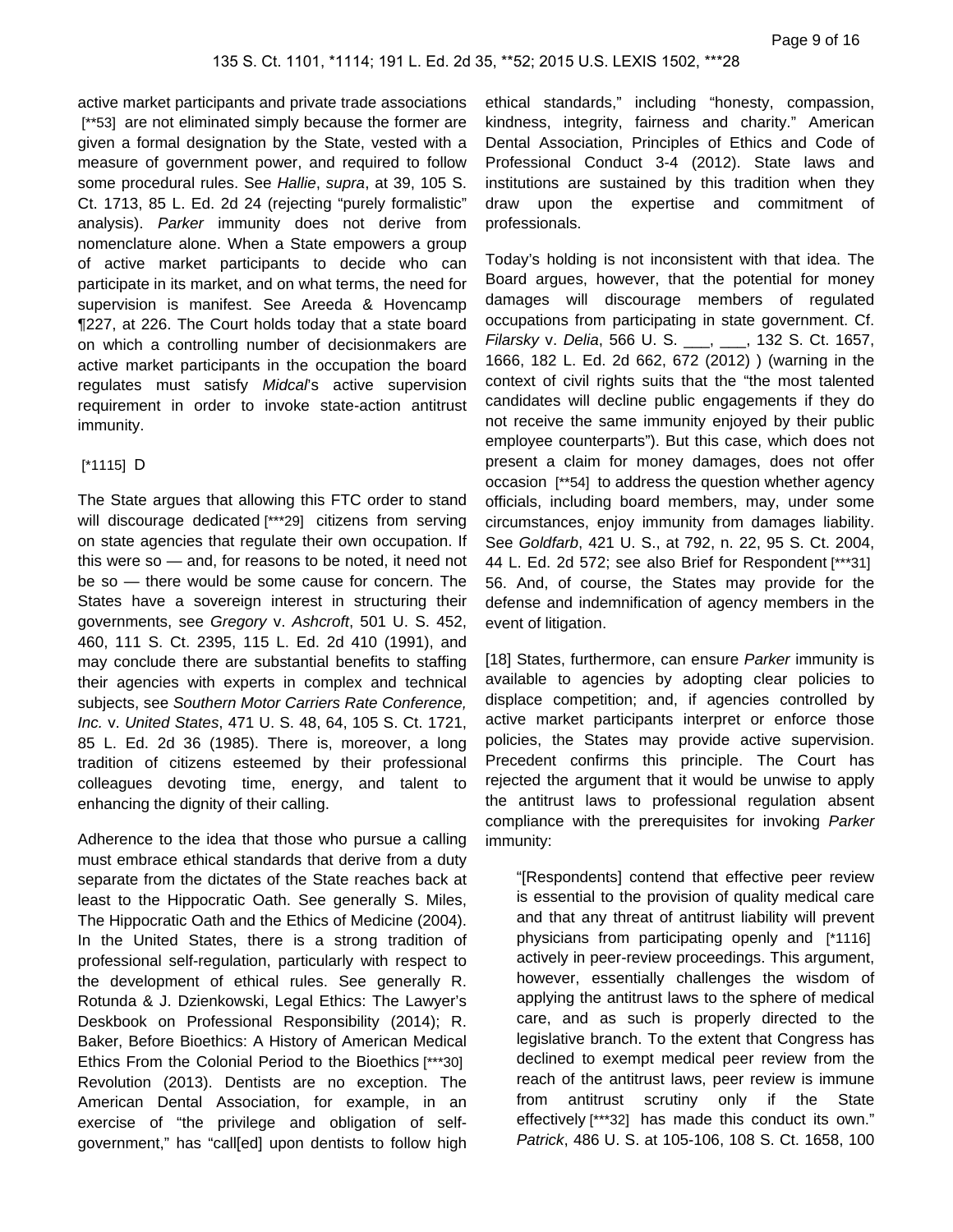#### L. Ed. 2d 83 (footnote omitted).

The reasoning of Patrick v. Burget applies to this case with full force, particularly in light of the risks licensing boards dominated by market participants may pose to the free market. See generally Edlin & Haw, Cartels by Another Name: Should Licensed Occupations Face Antitrust Scrutiny? 162 U. Pa. L. Rev. 1093 (2014).

## E

The Board does not contend in this Court that its anticompetitive conduct was actively supervised by the State or that it should receive Parker immunity on that basis.

By statute, North Carolina delegates control over the practice of dentistry to the Board. The Act, however, says nothing about teeth whitening, a practice that did not exist when it was passed. After receiving complaints from other dentists about the nondentists' cheaper services, the Board's dentist members — some of whom offered whitening services — acted to expel the dentists' competitors from the market. In so doing the Board relied upon cease-and-desist letters threatening criminal liability, rather than any of the powers at its disposal that would invoke oversight by a politically accountable official. With no active supervision by the State, North Carolina officials may well [\*\*\*33] have been unaware that the Board had decided teeth whitening constitutes "the practice of dentistry" and sought to prohibit those who competed against dentists from participating in the teeth whitening market. Whether or not the Board exceeded its powers under North Carolina law, cf. Omni, 499 U. S., at 371-372, 111 S. Ct. 1344, 113 L. Ed. 2d 382, there is no evidence here of any decision by the State to initiate or concur with the Board's actions against the nondentists.

### [\*\*55] IV

The Board does not claim that the State exercised active, or indeed any, supervision over its conduct regarding nondentist teeth whiteners; and, as a result, no specific supervisory systems can be reviewed here. It suffices to note that the inquiry regarding active supervision is flexible and context-dependent. [19] Active supervision need not entail day-to-day involvement in an agency's operations or micromanagement of its every decision. Rather, the question is whether the State's review mechanisms provide "realistic assurance" that a nonsovereign actor's anticompetitive conduct "promotes state policy, rather than merely the party's individual interests." Patrick, supra, at 100-101, 108 S. Ct. 1658, 100 L. Ed. 2d 83; see also Ticor, 504 U. S., at 639-640, 112 S. Ct. 2169, 119 L. Ed. 2d 410.

[20] The Court has identified only a few constant requirements of active supervision: The supervisor must [\*\*\*34] review the substance of the anticompetitive decision, not merely the procedures followed to produce it, see Patrick, 486 U. S., at 102-103, 108 S. Ct. 1658, 100 L. Ed. 2d 83; the supervisor must have the power to veto or modify particular decisions to ensure they accord with state policy, see *ibid.*; and the "mere potential for state supervision is not an adequate substitute for a decision by the State," Ticor, supra, at 638, 112 S. Ct. 2169, 119 L. Ed. 2d 410. Further, [\*1117] the state supervisor may not itself be an active market participant. In general, however, the adequacy of supervision otherwise will depend on all the circumstances of a case.

\* \* \*

[21] The Sherman Act protects competition while also respecting federalism. It does not authorize the States to abandon markets to the unsupervised control of active market participants, whether trade associations or hybrid agencies. If a State wants to rely on active market participants as regulators, it must provide active supervision if state-action immunity under Parker is to be invoked.

The judgment of the Court of Appeals for the Fourth Circuit is affirmed.

It is so ordered.

**Dissent by:** Alito

## **Dissent**

Justice Alito, with whom Justice Scalia and Justice Thomas join, dissenting.

The Court's decision in this case is based on a serious misunderstanding of the doctrine of state-action [\*\*\*35] antitrust immunity that this Court recognized more than 60 years ago in Parker v. Brown, 317 U. S. 341, 63 S. Ct. 307, 87 L. Ed. 315 (1943). In Parker, the Court held that the Sherman Act does not prevent the States from continuing their age-old practice of enacting measures, such as licensing requirements, that are designed to protect the public health and welfare. Id., at 352, 63 S. Ct. 307, 87 L. Ed. 315. The case now before us involves precisely this type of state regulation—North Carolina's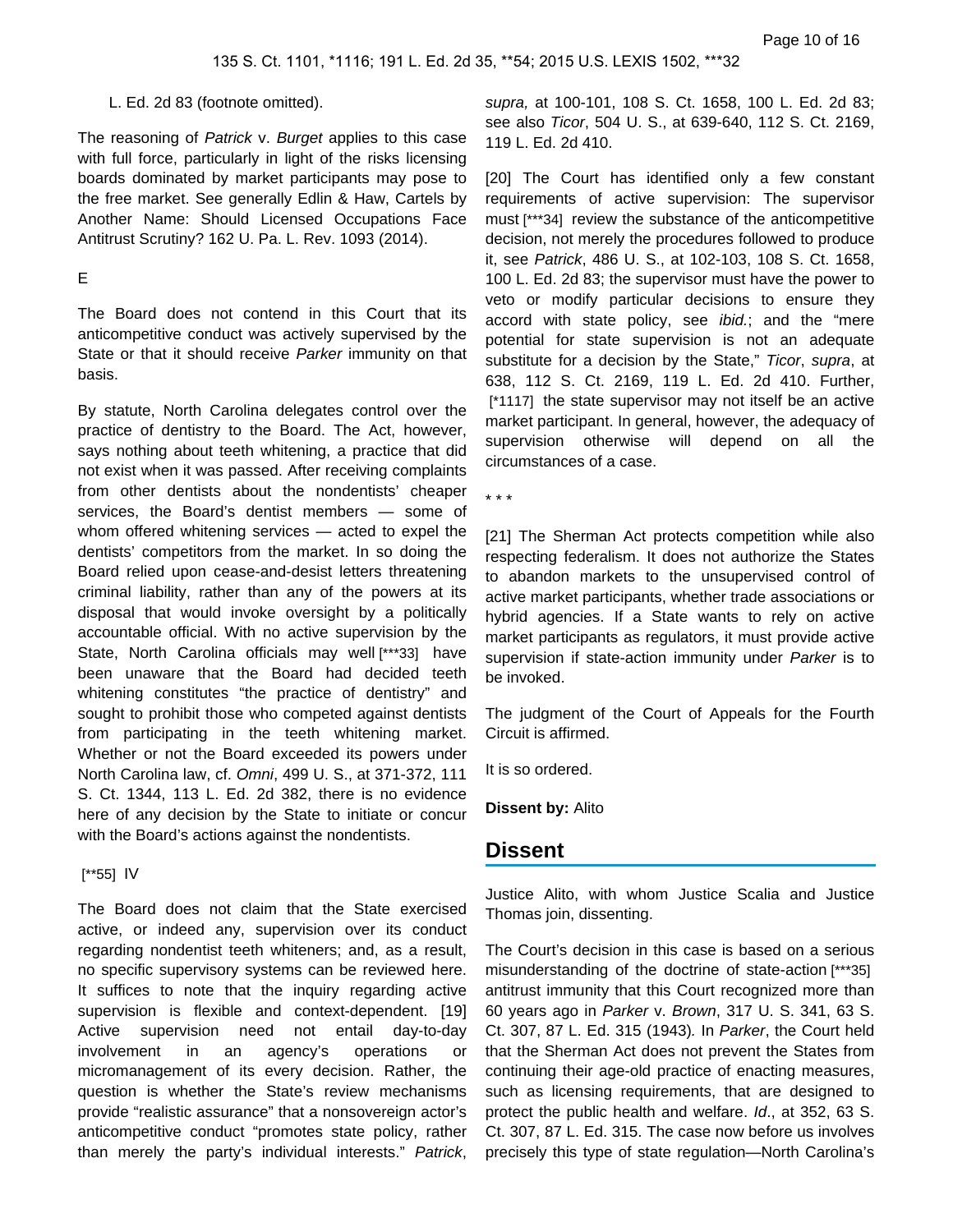laws governing the practice of dentistry, which are administered by the North Carolina Board of Dental Examiners (Board).

Today, however, the Court takes the unprecedented step of holding that Parker does not apply to the North Carolina Board because the Board is [\*\*56] not structured in a way that merits a good-government seal of approval; that is, it is made up of practicing dentists who have a financial incentive to use the licensing laws to further the financial interests of the State's dentists. There is nothing new about the structure of the North Carolina Board. When the States first created medical and dental boards, well before the Sherman Act was enacted, they began to staffthem in this way. <sup>1</sup> Nor is there anything new about the suspicion that the North Carolina Board — in attempting to prevent [\*\*\*36] persons other than dentists from performing teethwhitening procedures — was serving the interests of dentists and not the public. Professional and occupational licensing requirements have often been used in such a way.  $2$  But that is not what Parker immunity is about. Indeed, the very state program involved in that case was unquestionably designed to benefit the regulated entities, California raisin growers.

The question before us is not whether such programs serve the public interest. The question, instead, is whether this case is controlled by Parker, and the answer to that question is clear. Under Parker, the Sherman Act (and the Federal Trade Commission Act, see [\*1118] FTC v. Ticor Title Ins. Co., 504 U. S. 621, 635, 112 S. Ct. 2169, 119 L. Ed. 2d 410 (1992)) do not apply to state agencies; the North Carolina Board of Dental Examiners [\*\*\*37] is a state agency; and that is the end of the matter. By straying from this simple path, the Court has not only distorted Parker; it has headed into a morass. Determining whether a state agency is structured in a way that militates against regulatory capture is no easy task, and there is reason to fear that today's decision will spawn confusion. The Court has veered off course, and therefore I cannot go along.

I

In order to understand the nature of Parker state-action immunity, it is helpful to recall the constitutional landscape in 1890 when the Sherman Act was enacted. At that time, this Court and Congress had an understanding of the scope of federal and state power that is very different from our understanding today. The States were understood to possess the exclusive authority to regulate "their purely internal affairs." Leisy v. Hardin, 135 U. S. 100, 122, 10 S. Ct. 681, 34 L. Ed. 128, 12 Ky. L. Rptr. 123 (1890). In exercising their police power in this area, the States had long enacted measures, such as price controls and licensing requirements, that had the effect of restraining trade.<sup>3</sup>

The Sherman Act was enacted pursuant to Congress' power to regulate interstate commerce, [\*\*\*38] and in passing the Act, Congress wanted to exercise that power "to the utmost extent." United States v. South-Eastern Underwriters Assn., 322 U. S. 533, 558, 64 S. Ct. 1162, 88 L. Ed. 1440 (1944). [\*\*57] But in 1890, the understanding of the commerce power was far more limited than it is today. See, e.g., Kidd v. Pearson, 128 U. S. 1, 17-18, 9 S. Ct. 6, 32 L. Ed. 346 (1888). As a result, the Act did not pose a threat to traditional state regulatory activity.

By 1943, when *Parker* was decided, however, the situation had changed dramatically. This Court had held that the commerce power permitted Congress to regulate even local activity if it "exerts a substantial economic effect on interstate commerce." Wickard v. Filburn, 317 U. S. 111, 125, 63 S. Ct. 82, 87 L. Ed. 122 (1942). This meant that Congress could regulate many of the matters that had once been thought to fall exclusively within the jurisdiction of the States. The new interpretation of the commerce power brought about an expansion of the reach of the Sherman Act. See HospitalBuilding Co. v. Trustees of Rex Hospital, 425 U. S. 738, 743, n. 2, 96 S. Ct. 1848, 48 L. Ed. 2d 338 (1976) ("[D]ecisions by this Court have permitted the reach of the Sherman Act to expand along with expanding notions of congressional power"). And the expanded reach of the Sherman Act raised an important question. The Sherman Act does not expressly exempt States from its scope. Does that mean that the Act applies to the States and that it potentially outlaws many traditional state regulatory measures? The Court

<sup>1</sup> S. White, History of Oral and Dental Science in America 197- 214 (1876) (detailing earliest American regulations of the practice of dentistry.)

<sup>2</sup> See, e.g., R. Shrylock, Medical Licensing in America 29 (1967) (Shrylock) (detailing the deteriorations of licensing regimes in the mid-19th century, in part out of concerns about restraints on trade); Gellhorn, The Abuse of Occupational Licensing, 44 U. Chi. L. Rev. 6 (1976); Shepard, Licensing Restrictions and the Cost of Dental Care, 21 J. Law & Econ. 187 (1978).

<sup>3</sup> See Handler, The Current Attack on the Parker v. Brown State Action Doctrine, 76 Colum. L., Rev. 1, 4-6 (1976) (collecting cases).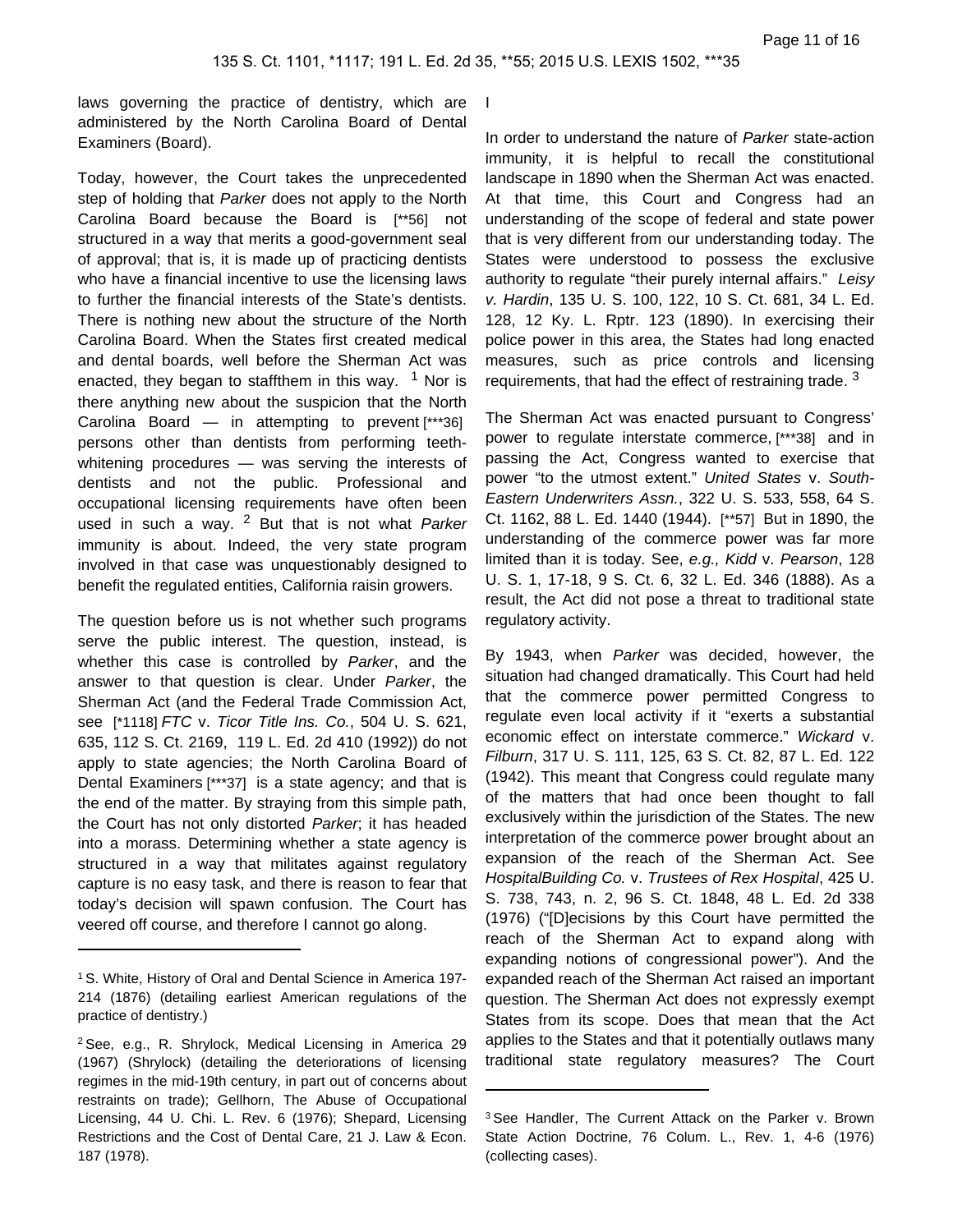confronted that question [\*\*\*39] in Parker.

In Parker, a raisin producer challenged the California Agricultural Prorate Act, an agricultural price support program. The California Act authorized the creation of an Agricultural Prorate Advisory Commission (Commission) to establish marketing plans for certain agricultural commodities within the State. 317 U. S., at 346-347, 63 S. Ct. 307, 87 L. Ed. 315. Raisins were among the regulated commodities, and so the Commission [\*1119] established a marketing program that governed many aspects of raisin sales, including the quality and quantity of raisins sold, the timing of sales, and the price at which raisins were sold. Id., at 347-348, 63 S. Ct. 307, 87 L. Ed. 315. The Parker Court assumed that this program would have violated "the Sherman Act if it were organized and made effective solely by virtue of a contract, combination or conspiracy of private persons," and the Court also assumed that Congress could have prohibited a State from creating a program like California's if it had chosen to do so. Id., at 350, 63 S. Ct. 307, 87 L. Ed. 315. Nevertheless, the Court concluded that the California program did not violate the Sherman Act because the Act did not circumscribe state regulatory power. Id., at 351, 63 S. Ct. 307, 87 L. Ed. 315.

The Court's holding in Parker was not based on either the language of the Sherman Act or anything in the legislative history [\*\*\*40] affirmatively showing that the Act was not meant to apply to the States. Instead, the Court reasoned that "[i]n a dual system of government in which, under the Constitution, the states are sovereign, save only as Congress may constitutionally subtract from their authority, an unexpressed purpose to nullify a state's control over its officers and agents is not lightly to be attributed to Congress." 317 U. S., at 351, 63 S. Ct. 307, 87 L. Ed. 315. For the Congress that enacted the Sherman Act in 1890, it would have been a truly radical and almost certainly futile step to attempt to prevent the States from exercising their traditional regulatory authority, and the [\*\*58] Parker Court refused to assume that the Act was meant to have such an effect.

When the basis for the Parker state-action doctrine is understood, the Court's error in this case is plain. In 1890, the regulation of the practice of medicine and dentistry was regarded as falling squarely within the States' sovereign police power. By that time, many States had established medical and dental boards, often staffed by doctors or dentists,  $4$  and had given those boards the authority to confer and revoke licenses.<sup>5</sup> This was quintessential police power legislation, and although state laws [\*\*\*41] were often challenged during that era under the doctrine of substantive due process, the licensing of medical professionals easily survived such assaults. Just one year before the enactment of the Sherman Act, in Dent v. West Virginia, 129 U. S. 114, 128, 9 S. Ct. 231, 32 L. Ed. 623 (1889), this Court rejected such a challenge to a state law requiring all physicians to obtain a certificate from the state board of health attesting to their qualifications. And in Hawker v. New York, 170 U. S. 189, 192, 18 S. Ct. 573, 42 L. Ed. 1002 (1898), the Court reiterated that a lawspecifying the qualifications to practice medicine was clearly a proper exercise of the police power. Thus, the North Carolina statutes establishing and specifying the powers of the State Board of Dental Examiners represent precisely the kind of state regulation that the Parker exemption was meant to immunize.

II

As noted above, the only question in this case is whether [\*\*\*42] the North Carolina Board [\*1120] of Dental Examiners is really a state agency, and the answer to that question is clearly yes.

•The North Carolina Legislature determined that the practice of dentistry "affect[s] the public health, safety and welfare" of North Carolina's citizens and that therefore the profession should be "subject to regulation and control in the public interest" in order to ensure "that only qualified persons be permitted to practice dentistry in the State." N. C. Gen. Stat. Ann. §90-22(a) (2013).

•To further that end, the legislature created the North Carolina State Board of Dental Examiners "as the agency of the State for the regulation of the practice of dentistry in th[e] State." §90-22(b).

<sup>4</sup> Shrylock 54-55: D. Johnson and H. Chaudry, Medical Licensing and Discipline in America 23-24 92012).

<sup>5</sup> In Hawker v. New York, 170 U.S. 189, 18 S. Ct. 573, 42 L. Ed. 1002 (1989), the Court cited state laws authorizing such boards to refuse or revoke medical licenses. Id., at 191-193, n. 1, 18 S. Ct. 573, 42 L. Ed. 1002. See also Douglas v. Noble, 261 U.S. 165, 166, 43 S. Ct. 303, 67 L. Ed. 590 (1923) ("In 1893 the legislature of Washington provided that only licensed persons should practice dentistry" and "vested the authority to license in a board of examiners, consisting of five practicing dentists").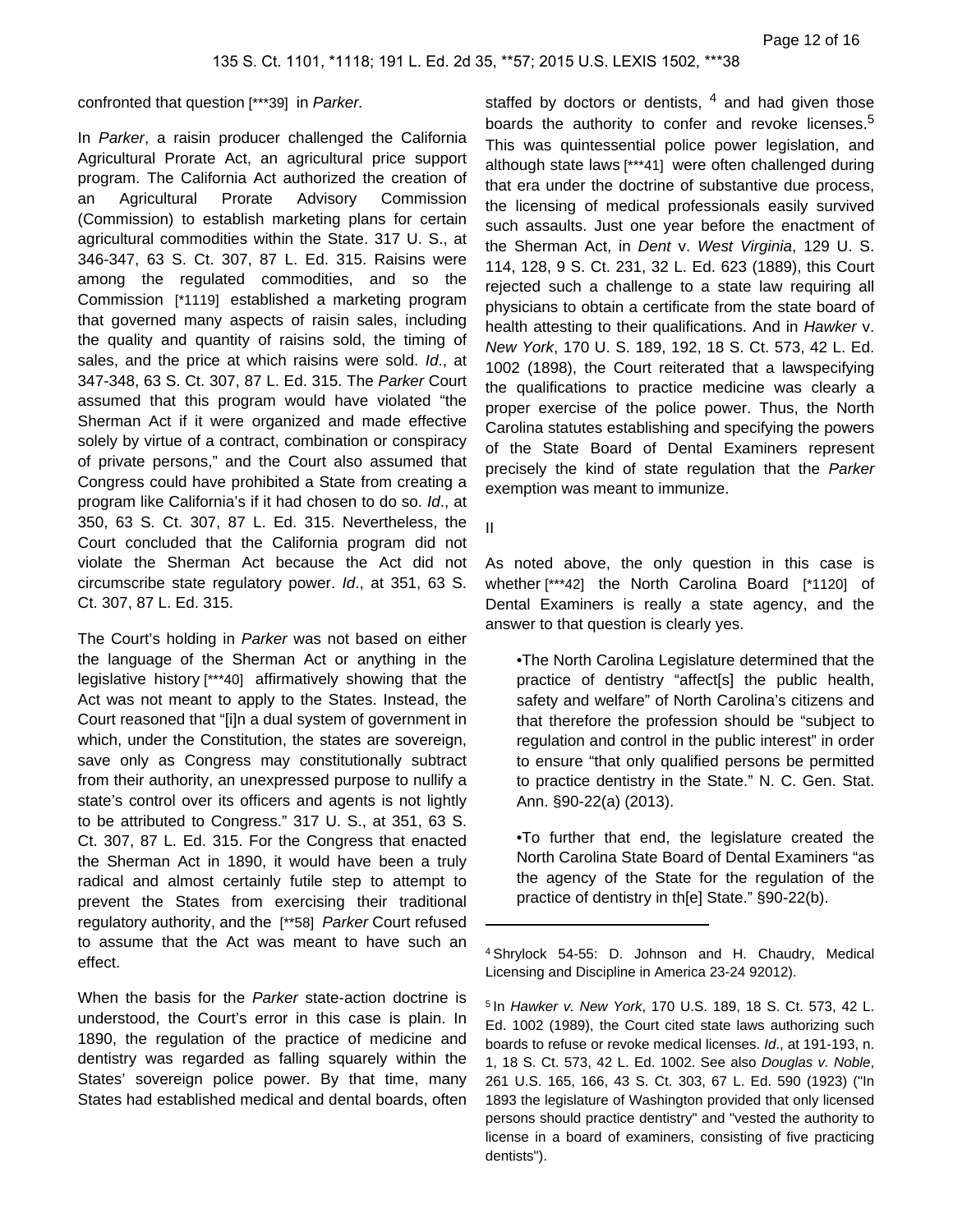•The legislature specified the membership of the Board. §90-22(c). It defined the "practice of dentistry," §90-29(b), and it set out standards for licensing practitioners, §90-30. The legislature also set out standards under which the Board can initiate disciplinary proceedings against licensees who engage in certain improper acts. §90-41(a).

[\*\*59] •The legislature empowered the Board to "maintain an action in the name of the State of North Carolina to perpetually enjoin any person from . . . unlawfully practicing dentistry." §90- 40.1(a). It authorized the Board to conduct investigations and [\*\*\*43] to hire legal counsel, and the legislature made any "notice or statement of charges against any licensee" a public record under state law. §§ 90-41(d)-(g).

•The legislature empowered the Board "to enact rules and regulations governing the practice of dentistry within the State," consistent with relevant statutes. §90-48. It has required that any such rules be included in the Board's annual report, which the Board must file with the North Carolina secretary of state, the state attorney general, and the legislature's Joint Regulatory Reform Committee. §93B-2. And if the Board fails to file the required report, state law demands that it be automatically suspended until it does so. Ibid.

As this regulatory regime demonstrates, North Carolina's Board of Dental Examiners is unmistakably a state agency created by the state legislature to serve a prescribed regulatory purpose and to do so using the State's power in cooperation with other arms of state government.

The Board is not a private or "nonsovereign" entity that the State of North Carolina has attempted to immunize from federal antitrust scrutiny. Parker made it clear that a State may not "'give immunity to those who violate the Sherman Act by authorizing them to [\*\*\*44] violate it, or by declaring that their action is lawful." Ante, at \_ 135 S. Ct. 1101, 191 L. Ed. 2d, at 48 (quoting Parker, 317 U. S., at 351, 63 S. Ct. 307, 87 L. Ed. 315). When the Parker Court disapproved of any such attempt, it cited Northern Securities Co. v. United States, 193 U. S. 197, 24 S. Ct. 436, 48 L. Ed. 679 (1904), to show what it had in mind. In that case, the Court held that a State's act of chartering a corporation did not shield the corporation's monopolizing activities from federal antitrust law. Id., at 344-345, 63 S. Ct. 307, 87 L. Ed. 315. Nothing similar is involved here. North Carolina did not authorize a private entity to enter into an anticompetitive arrangement; rather, North Carolina created a state agency and gave that agency the power to regulate a particular subject affecting public health and safety.

Nothing in Parker supports the type of inquiry that the Court now prescribes. The Court crafts a test under which state agencies that are "controlled by active [\*1121] market participants," ante, at \_\_\_, 135 S. Ct. 1101, 191 L. Ed. 2d, at 52, must demonstrate active state supervision in order to be immune from federal antitrust law. The Court thus treats these state agencies like private entities. But in Parker, the Court did not examine the structure of the California program to determine if it had been captured by private interests. If the Court had done so, the case would certainly have come out differently, because California [\*\*\*45] conditioned its regulatory measures on the participation and approval of market actors in the relevant industry.

Establishing a prorate marketing plan under California's law first required the petition of at least 10 producers of the particular commodity. Parker, 317 U. S., at 346, 63 S. Ct. 307, 87 L. Ed. 315. If the Commission then agreed that a marketing plan was [\*\*60] warranted, the Commission would "select a program committee from among nominees chosen by the qualified producers." Ibid. (emphasis added). That committee would then formulate the proration marketing program, which the Commission could modify or approve. But even after Commission approval, the program became law (and then, automatically) only if it gained the approval of 65 percent of the relevant producers, representing at least 51 percent of the acreage of the regulated crop. Id., at 347, 63 S. Ct. 307, 87 L. Ed. 315. This scheme gave decisive power to market participants. But despite these aspects of the California program, Parker held that California was acting as a "sovereign" when it "adopt[ed] and enforc[ed] the prorate program." Id., at 352, 63 S. Ct. 307, 87 L. Ed. 315. This reasoning is irreconcilable with the Court's today.

### III

The Court goes astray because it forgets the origin of the Parker doctrine and is misdirected by subsequent cases that extended that doctrine [\*\*\*46] (in certain circumstances) to private entities. The Court requires the North Carolina Board to satisfy the two-part test set out in California Retail Liquor Dealers Assn. v. Midcal Aluminum, Inc., 445 U. S. 97, 100 S. Ct. 937, 63 L. Ed. 2d 233 (1980), but the party claiming Parker immunity in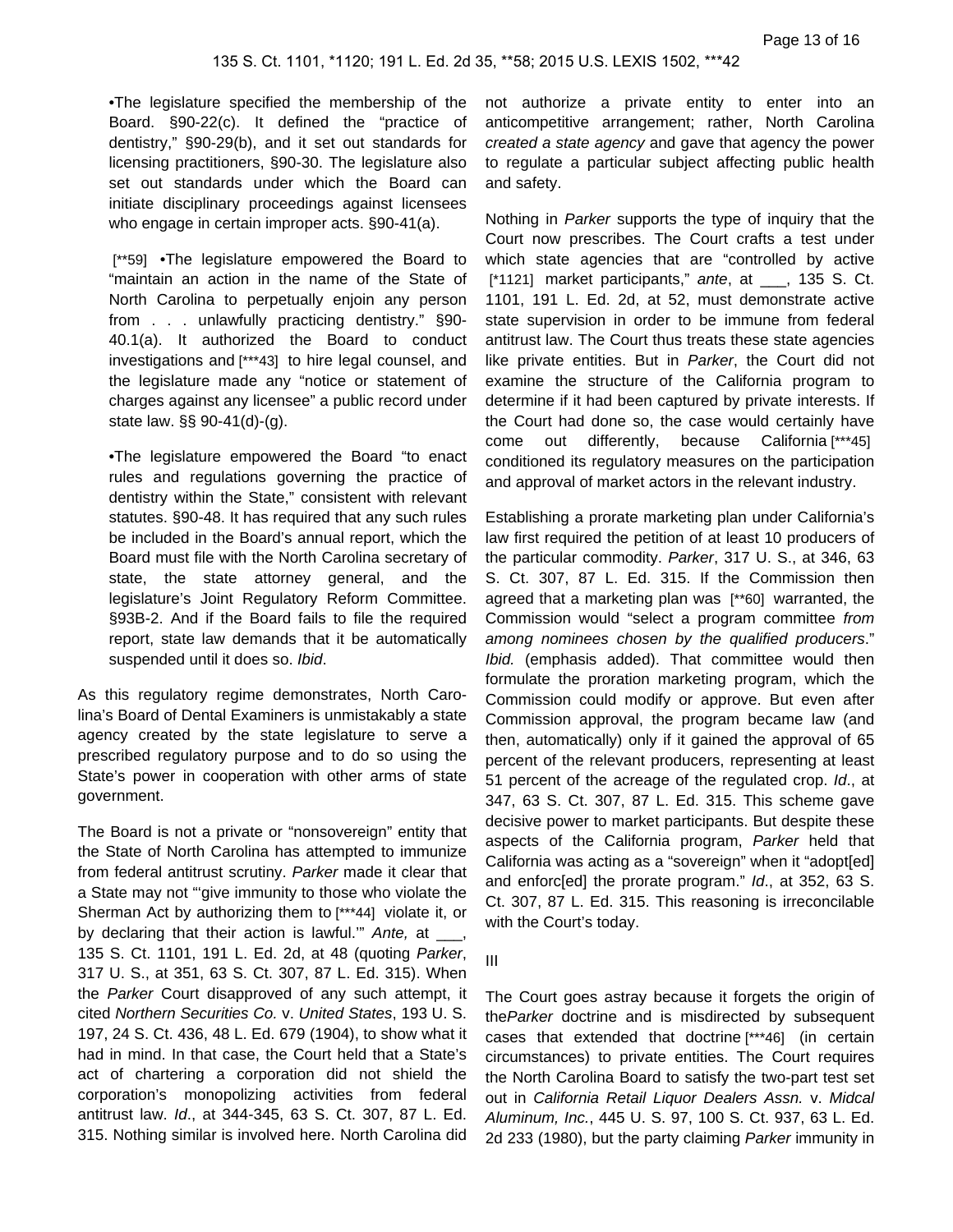that case was not a state agency but a private trade association. Such an entity is entitled to Parker immunity, *Midcal* held, only if the anticompetitive conduct at issue was both "'clearly articulated'" and "actively supervised by the State itself." 445 U. S., at 105, 100 S. Ct. 937, 63 L. Ed. 2d 233. Those requirements are needed where a State authorizes private parties to engage in anticompetitive conduct. They serve to identify those situations in which conduct by private parties can be regarded as the conduct of a State. But when the conduct in question is the conduct of a state agency, no such inquiry is required.

This case falls into the latter category, and therefore Midcal is inapposite. The North Carolina Board is not a private trade association. It is a state agency, created and empowered by the State to regulate an industry affecting public health. It would not exist if the State had not created it. And for purposes of Parker, its membership is irrelevant; what matters is that it is part of the government of the sovereign State of North Carolina. [\*\*\*47]

Our decision in Hallie v. Eau Claire, 471 U. S. 34, 105 S. Ct. 1713, 85 L. Ed. 2d 24 (1985), which involved Sherman Act claims against a municipality, not a State agency, is similarly inapplicable. In Hallie, the plaintiff argued that the two-pronged Midcal test should be applied, but the Court disagreed. The Court acknowledged that municipalities "are not themselves sovereign." 471 U. S., at 38, 105 S. Ct. 1713, 85 L. Ed. 2d 24. But recognizing that a municipality is "an arm of the State," id., at 45, 105 S. Ct. 1713, 85 L. Ed. 2d 24, the Court held that a municipality [\*1122] should be required to satisfy only the first prong of the Midcal test (requiring a clearly articulated state policy), 471 U. S., at 46, 105 S. Ct. 1713, 85 L. Ed. 2d 24. That municipalities are not sovereign was critical to our analysis in Hallie, and thus that decision has no application in a case, like this one, involving a state agency.

[\*\*61] Here, however, the Court not only disregards the North Carolina Board's status as a full-fledged state agency; it treats the Board less favorably than a municipality. This is puzzling. States are sovereign, Northern Ins. Co. of N. Y. v. Chatham County, 547 U. S. 189, 193, 126 S. Ct. 1689, 164 L. Ed. 2d 367 (2006), and California's sovereignty provided the foundation for the decision in Parker, supra, at 352, 63 S. Ct. 307, 87 L. Ed. 315. Municipalities are not sovereign. Jinks v. Richland County, 538 U. S. 456, 466, 123 S. Ct. 1667, 155 L. Ed. 2d 631 (2003). And for this reason, federal law often treats municipalities differently from States. Compare Will v. Michigan Dept. of State Police, 491 U.

S. 58, 71, 109 S. Ct. 2304, 105 L. Ed. 2d 45 (1989) ("[N]either a State nor its officials acting it their official capacities are 'persons' [\*\*\*48] under [42 U. S. C.] §1983"), with Monell v. City Dept. of Social Servs., New York, 436 U. S. 658, 694, 8 S. Ct. 2018, 56 L. Ed. 2d 611 (1978) (municipalities liable under §1983 where "execution of a government's policy or custom . . . inflicts the injury").

The Court recognizes that municipalities, although not sovereign, nevertheless benefit from a more lenient standard for state-action immunity than private entities. Yet under the Court's approach, the North Carolina Board of Dental Examiners, a full-fledged state agency, is treated like a private actor and must demonstrate that the State actively supervises its actions.

The Court's analysis seems to be predicated on an assessment of the varying degrees to which a municipality and a state agency like the North Carolina Board are likely to be captured by private interests. But until today, Parker immunity was never conditioned on the proper use of state regulatory authority. On the contrary, in Columbia v. Omni Outdoor Advertising, Inc., 499 U. S. 365, 111 S. Ct. 1344, 113 L. Ed. 2d 382 (1991), we refused to recognize an exception to Parker for cases in which it was shown that the defendants had engaged in a conspiracy or corruption or had acted in a way that was not in the public interest. Id., at 374, 111 S. Ct. 1344, 113 L. Ed. 2d 382. The Sherman Act, we said, is not an anticorruption or good-government statute. 499 U. S., at 398, 111 S. Ct. 1344, 113 L. Ed. 2d 382. We were unwilling in Omni to rewrite Parker in order to reach the allegedly abusive [\*\*\*49] behavior of city officials. 499 U. S., at 374-379, 111 S. Ct. 1344, 113 L. Ed. 2d 382. But that is essentially what the Court has done here.

### III

Not only is the Court's decision inconsistent with the underlying theory of Parker; it will create practical problems and is likely to have far-reaching effects on the States' regulation of professions. As previously noted, state medical and dental boards have been staffed by practitioners since they were first created, and there are obvious advantages to this approach. It is reasonable for States to decide that the individuals best able to regulate technical professions are practitioners with expertise in those very professions. Staffing the State Board of Dental Examiners with certified public accountants would certainly lessen the risk of actions that place the well-being of dentists over those of the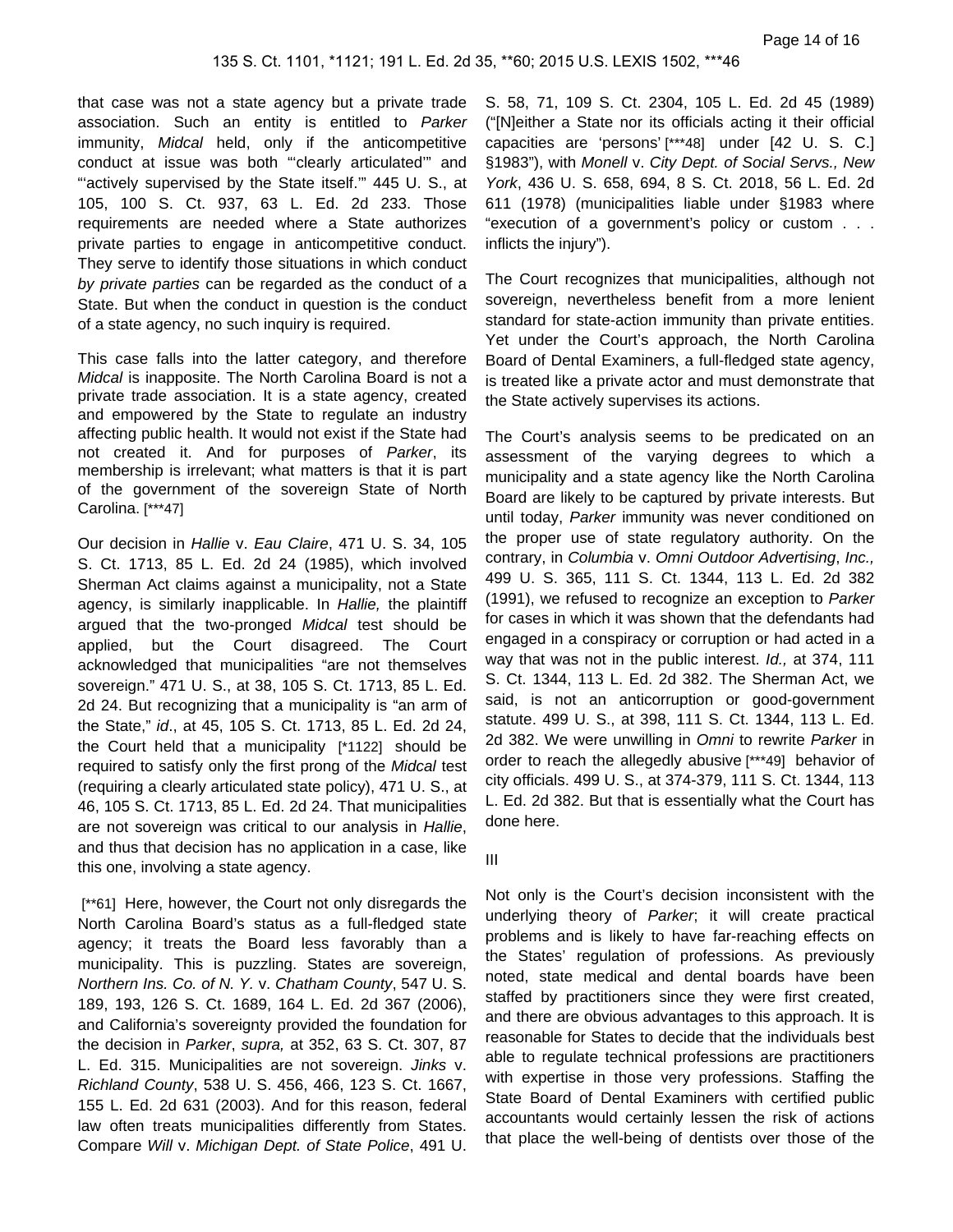public, but this would also compromise the State's interest in sensibly regulating a technical profession in which lay people have little expertise.

[\*\*62] As a result of today's decision, States may find it necessary to change the composition [\*1123] of medical, dental, and other boards, but it is not clear what sort of changes are needed to satisfy the test that the Court now adopts. The Court faults the structure [\*\*\*50] of the North Carolina Board because "active market participants" constitute "a controlling number of [the] decisionmakers," ante, at \_\_, 135 S. Ct. 1101, 191 L. Ed. 2d, at 53, but this test raises many questions.

What is a "controlling number"? Is it a majority? And if so, why does the Court eschew that term? Or does the Court mean to leave open the possibility that something less than a majority might suffice in particular circumstances? Suppose that active market participants constitute a voting bloc that is generally able to get its way? How about an obstructionist minority or an agency chair empowered to set the agenda or veto regulations?

Who is an "active market participant"? If Board members withdraw from practice during a short term of service but typically return to practice when their terms end, does that mean that they are not active market participants during their period of service?

What is the scope of the market in which a member may not participate while serving on the board? Must the market be relevant to the particular regulation being challenged or merely to the jurisdiction of the entire agency? Would the result in the present case be different if a majority of the Board members, though practicing dentists, [\*\*\*51] did not provide teeth whitening services? What if they were orthodontists, periodontists, and the like? And how much participation makes a person "active" in the market?

The answers to these questions are not obvious, but the States must predict the answers in order to make informed choices about how to constitute their agencies.

I suppose that all this will be worked out by the lower courts and the Federal Trade Commission (FTC), but the Court's approach raises a more fundamental question, and that is why the Court's inquiry should stop with an examination of the structure of a state licensing board. When the Court asks whether market participants control the North Carolina Board, the Court in essence is asking whether this regulatory body has been captured by the entities that it is supposed to

regulate. Regulatory capture can occur in many ways.<sup>6</sup> So why ask only whether the members of a board are active market participants? The answer may be that determining when regulatory capture has occurred is no simple task. That answer provides a reason for relieving courts from the obligation to make such determinations at all. It does not explain why it is appropriate for the Court to adopt [\*\*\*52] the rather crude test for capture that constitutes the holding of today's decision.

IV

The Court has created a new standard for distinguishing between private and state actors for purposes of [\*\*63] federal antitrust immunity. This new standard is not true to the Parker doctrine; it diminishes our traditional respect for federalism and state sovereignty; and it will be difficult to apply. I therefore respectfully dissent.

## **References**

15 U.S.C.S. § 1 et seq.

3 Antitrust Laws and Trade Regulations §§49.01-49.03 (Matthew Bender)

10 Federal Antitrust Laws §§76.5, 76.7-76.9 (Matthew Bender)

L Ed Digest, Restraints of Trade, Monopolies, and Unfair Trade Practices § 9.5

L Ed Index, Restraints of Trade, Monopolies, and Unfair Trade Practices

What constitutes vertical price fixing in violation of § 1 of Sherman Act (15 U.S.C.S. § 1)--Supreme Court cases. 168 L. Ed. 2d 847.

Applicability of "state action" doctrine granting [\*\*\*53] immunity from federal antitrust laws for activities of, or directed by, state governments--Supreme Court cases. 119 L. Ed. 2d 641.

Supreme Court's views as to what constitutes per se

<sup>6</sup> See, e.g., R. Noll, Reforming Regulation 40-43, 46 (1971); J. Wilson, The Politics of Regulation 357-394 (1980). Indeed, it has even been charged that the FTC, which brought this case, has been captured by entities over which it has jurisdiction. See E. Cox, "the Nader Report" on the Federal Trade Commission vii-xiv (1969); Posner, Federal Trade Commission, Chi, L. Rev. 47, 82-84 (1969).